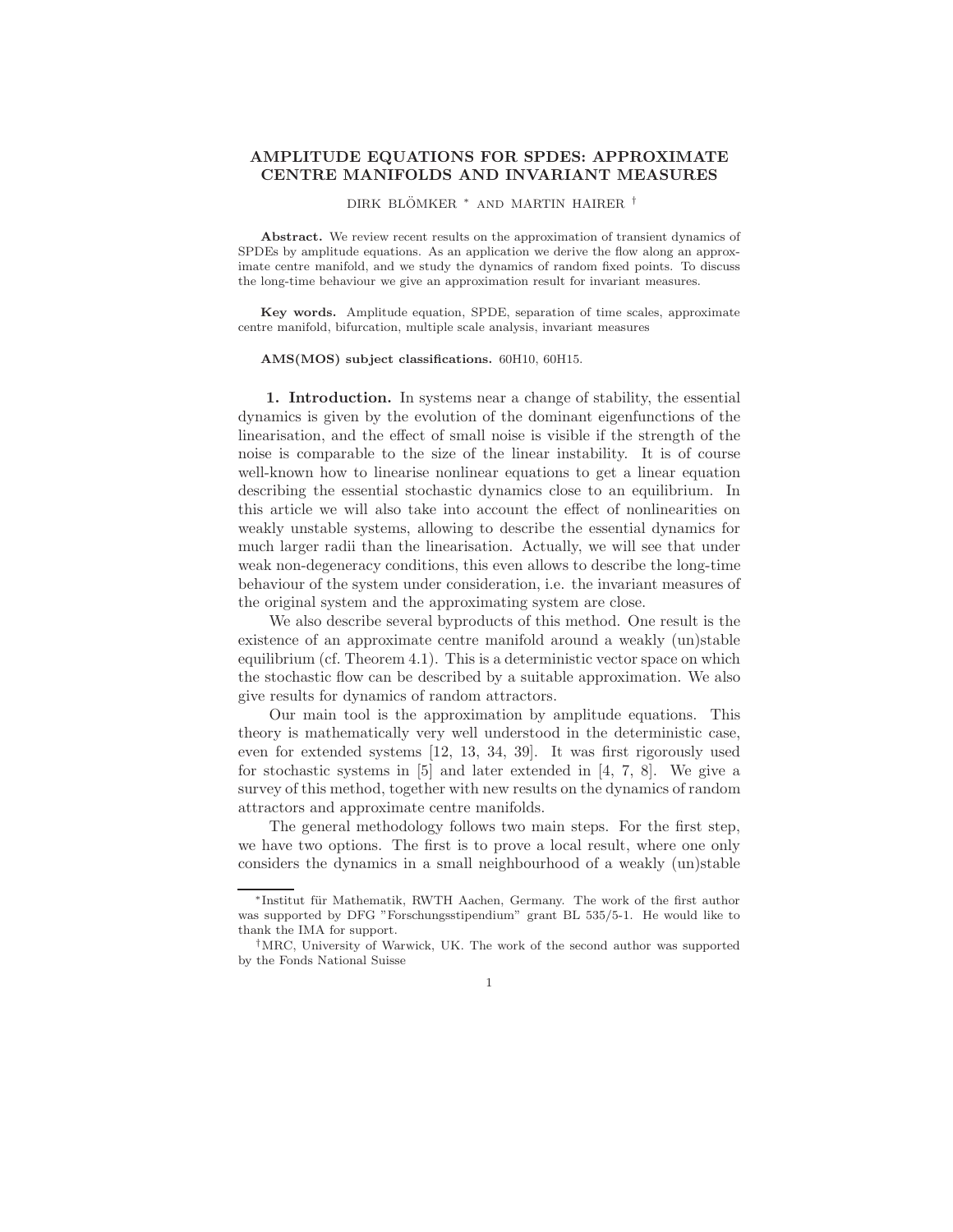equilibrium. Here one can allow for blow ups of solutions far away from the equilibrium, but one then only gets estimates of the type "The rest term is small with high probability". If one takes into account stabilising properties of the nonlinearity, one can control all trajectories to get bounds on arbitrary p-th moments of the error term.

In the second step, one combines that approximation result with ergodic properties of the aproximating system to show that the long-time dynamics of the two systems are also close to each other. This is obviously only possible for nonlinear stable equations.

On finite domains a main assumption is the existence of a well-defined spectral gap separating the dominant modes that are subject to a weak instability or stability from the stable modes. In the deterministic setting, it is now well-known (e.g.  $[2]$ ) how to derive invariant manifolds characterising the dominant flow of the equation. For the stochastic equation this is not clear. Recently the concept of random invariant manifolds for SPDE was developed (see [21] or [35]), but we are far from a complete understanding.

In this paper we take a different approach describing the flow around a fixed deterministic vector space spanned by the dominant eigenfunctions (or modes) of the linearisation. We neglect all the trajectories far away from that space, as they only have very small probability. This concept will be called approximate centre manifold.

This is in sharp contrast to the case of unbounded domains, where a whole band of modes gets unstable, and no spectral gap exists. For deterministic equations there exists a theory that replaces centre manifold theory (see [39] and the references therein). A similar situation occurs already if the size of the domain is of order  $\varepsilon^{-1}$  for a noise and a linear instability of size  $\varepsilon^2$  (see for example [33] for the unperturbed equation). For the stochastic equation this situation is currently under investigation in [9].

The paper is organised as follows. First, we state the general problem and make the formal multi-scale analysis in section 2. In section 2.1, we then summarise all technical assumptions required for the proofs, and we give some examples of such equations in section 2.2. The main results for the approximation will be stated in section 3. In Section 4 we give the applications to approximate centre manifolds and random fixed points, while section 5 discusses approximation of invariant measures. The final section 6 gives a brief survey what results one expects for more general classes of nonlinearities, and we give a detailed discussion of the special case of quadratic nonlinearities.

**2. General setting.** We consider parabolic nonlinear SPDEs with additive forcing near a stability change, where the noise is of the order of the distance from the change of stability.

The general prototype is an equation of the type

(2.1) 
$$
\partial_t u = Lu + \varepsilon^2 Au + \mathcal{F}(u) + \varepsilon^2 \xi ,
$$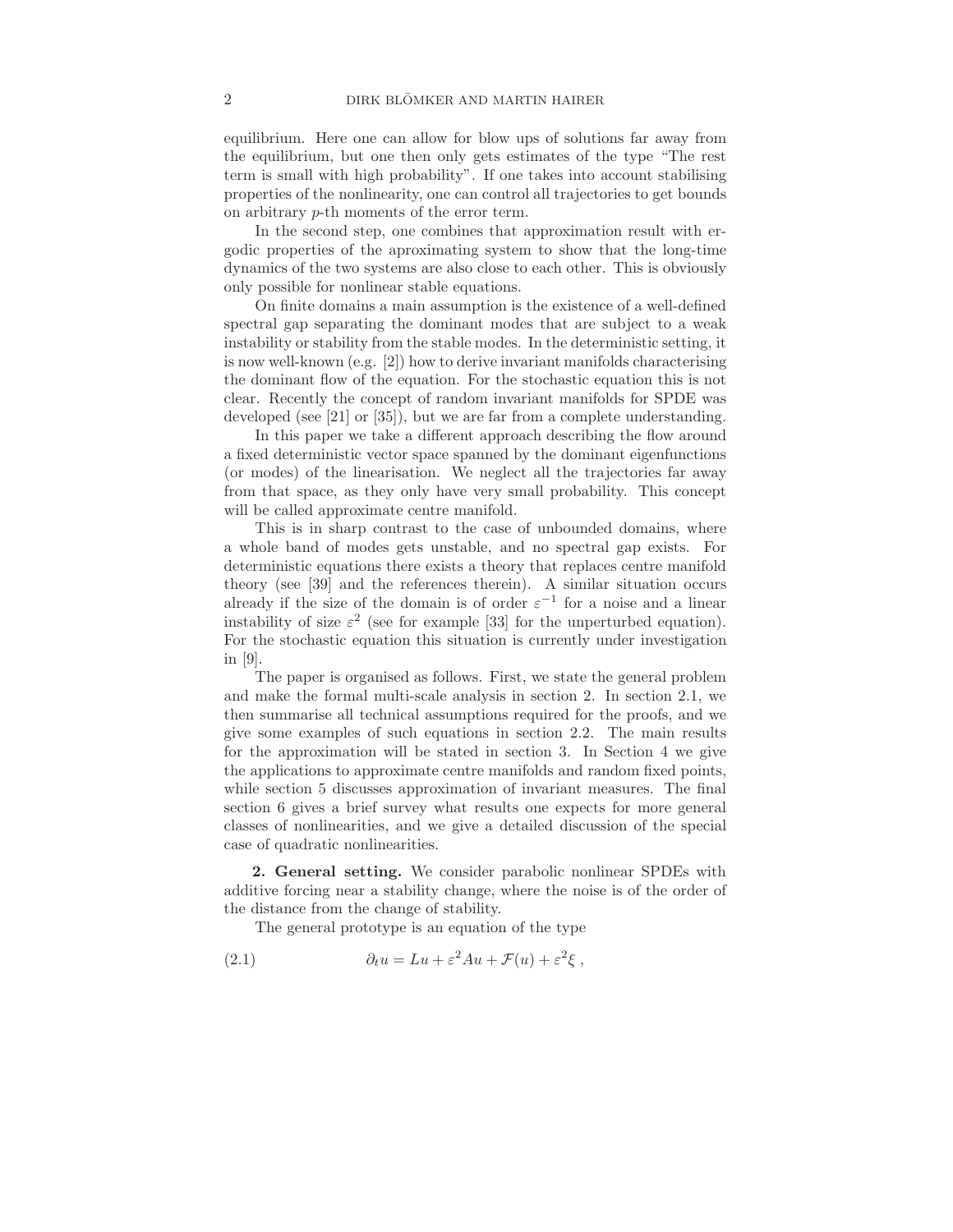where L is a dissipative operator with finite dimensional kernel,  $\varepsilon^2 Au$  is a small (linear) deterministic perturbation,  $\mathcal F$  is a nonlinearity, and  $\xi =$  $\xi(t, x)$  is a Gaussian noise which will be taken to be white in time and can be either white or coloured in space. In other words,  $\xi(t) = \partial_t QW(t)$ , where  $W = \{W(t)\}_{t\geq 0}$  is a standard cylindrical Wiener process and  $QQ^*$  is the covariance operator (in space) of the noise. We will work with solutions in some Hilbert space  $H$ .

One standard example of such an equation is given by the Swift– Hohenberg equation

(2.2) 
$$
\partial_t u = -(1 + \Delta)^2 u + \varepsilon^2 u - u^3 + \varepsilon^2 \xi ,
$$

with periodic boundary conditions on the domain  $[0, 2\pi l]^d$  for dimension  $d \in \mathbb{N}$  and integer length  $l > 0$ . After slight modification we can also treat non-integer length  $l > 0$ . For more examples see section 2.2.

Before we proceed to give detailed assumptions, we present a short formal derivation via multi-scale analysis of the amplitude equation, which was already discussed in [7]. Assume  $\mathcal F$  to be cubic (i.e. trilinear) and denote the kernel of L by N. Denote the orthogonal projection onto N by  $P_c$  and define  $P_s = I - P_c$ . Then we make the following ansatz:

(2.3) 
$$
u(t) = \varepsilon a(\varepsilon^2 t) + \varepsilon^2 b(\varepsilon^2 t) + \varepsilon^2 \psi(t) + \mathcal{O}(\varepsilon^3) ,
$$

with  $a, b, c \in \mathcal{N}$  and  $\phi, \psi \in \mathcal{S} = P_s \mathcal{H}$ . This ansatz is motivated by the fact that, due to the linear damping of order one in  $S$ , the modes in  $S$  are expected to evolve on time scales of order one, whereas the modes in  $\mathcal N$ are expected to evolve on much slower time scales of order  $\varepsilon^{-2}$ .

Plugging the ansatz (2.3) back into (2.1), setting  $T = \varepsilon^2 t$ , and expanding in orders of  $\varepsilon$ , we obtain first, by collecting all terms of order  $\varepsilon^3$ in  $N$ ,

(2.4) 
$$
\partial_T a(T) = A_c a(T) + \mathcal{F}_c(a(T)) + \partial_T \beta(T).
$$

Here,  $\beta(T) = \varepsilon P_c Q W(\varepsilon^{-2}T)$  is a Wiener process in N with distribution independent of  $\varepsilon$ , and we write  $A_c = P_c A$  and  $\mathcal{F}_c = P_c \mathcal{F}$  for short. This approximation is called *amplitude equation*, and it is well-known for many examples in the physics and applied mathematics literature (e.g. [15,  $(4.31), (5.11)$ . Moreover, there are numerous variants of this method. See for example [24]. For a modulation equation of highly oscillatory solutions see for example [28], but there are many more examples. However, these are all non-rigorous approximations using formal multi-scale analysis.

Let us now turn to higher order corrections. Collecting terms of order  $\varepsilon^2$  in S yields for  $\psi$  the linear equation

(2.5) 
$$
\partial_t \psi(t) = L_s \psi(t) + P_s \xi(t) ,
$$

where we defined  $L_s = P_s L$ . One can show furthermore that  $b = 0$  (see [7] for a detailed argument).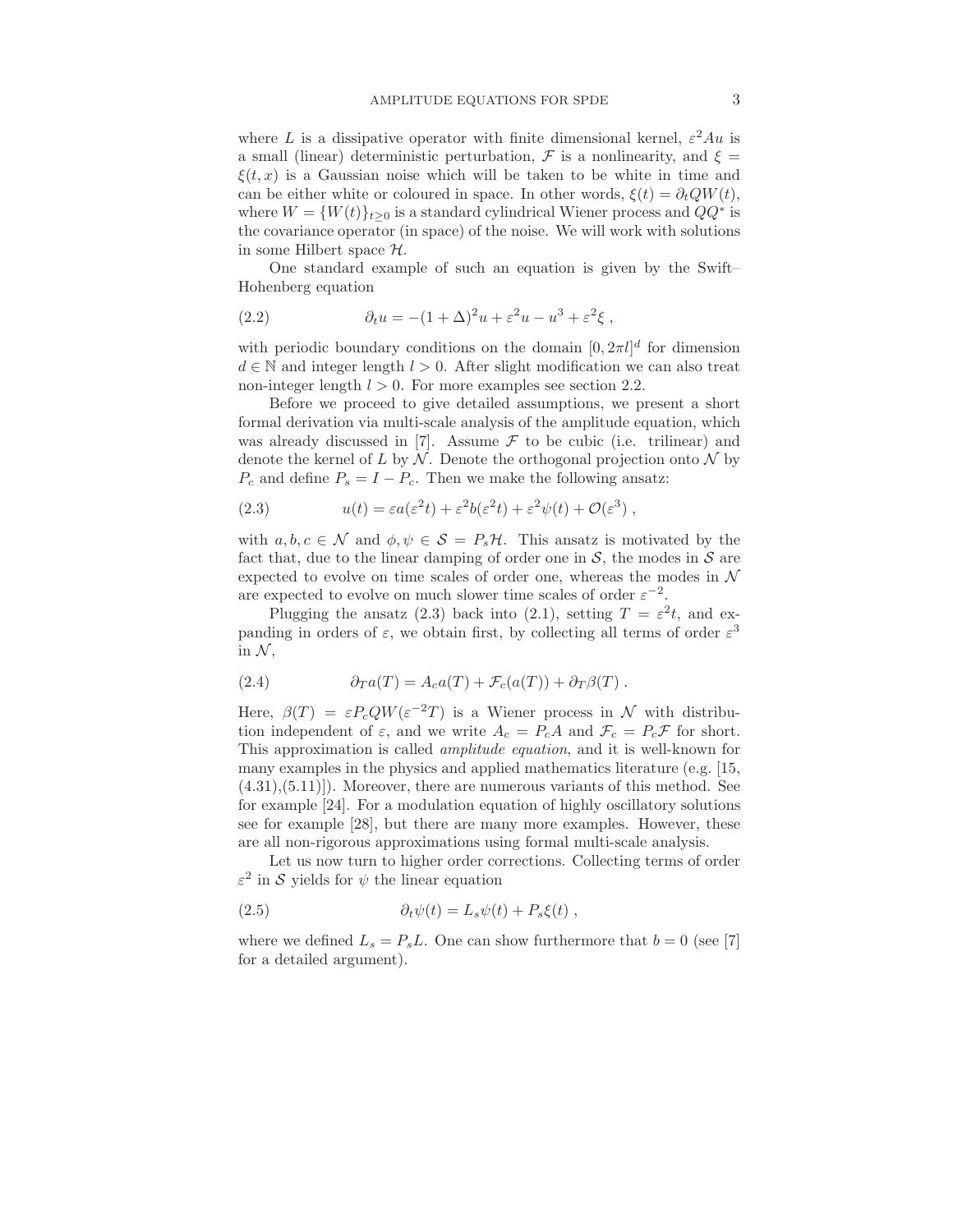**2.1. Assumptions.** Let us summarise all assumptions necessary for our results. We do not focus on the highest possible level of generality, but stick to some simpler cases which cover all our examples.

ASSUMPTION 1. Let  $H$  *be a separable Hilbert space and*  $\Delta$  *(subject to some boundary conditions) be a selfadjoint version of the Laplacian on* H*. Suppose*  $L = P(-\Delta)$  *for some function* P *such that* L *is non-positive.* Furthermore let the kernel  $\mathcal{N} = \ker L$  of L be non-empty and suppose  $P(k) \rightarrow -\infty \text{ as } k \rightarrow \infty.$ 

We denote by  $P_c$  be the orthogonal projection onto  $\mathcal{N}$ , which is finitedimensional by assumption on P. Define dim( $\mathcal{N}$ ) =  $n \in \mathbb{N}$  and  $P_s = 1 - P_c$ . We also denote the range of  $P_s$  by S, so that  $\mathcal{H} = \mathcal{N} \oplus \mathcal{S}$ .

It is clear that there exists  $\omega > 0$  such that

$$
(2.6) \t\t\t ||e^{tL}||_{\mathcal{L}(\mathcal{H},\mathcal{H})} \leq 1 , \t\t||e^{tL}P_s||_{\mathcal{L}(\mathcal{H},\mathcal{H})} \leq e^{-t\omega} \t\t \text{for any } t \geq 0.
$$

We define the fractional space  $\mathcal{H}^{\alpha}$  for  $\alpha \geq 0$  as usual by  $\mathcal{H}^{\alpha} = D((1 -$ L)<sup>α</sup>) with norm  $||u||_{\alpha} = ||(1-L)^{\alpha}u||$ . The space  $\mathcal{H}^{-\alpha} = (\mathcal{H}^{\alpha})'$  is the dual of  $\mathcal{H}^{\alpha}$  with respect to the pairing  $\langle \cdot, \cdot \rangle$  (see for example [30] or [36]). It is wellknown that  $e^{tL}$  extends to an analytic semigroup on all  $\mathcal{H}^{\alpha}$ ,  $\alpha \in \mathbb{R}$ . Note furthermore that obviously  $\mathcal{N} \subset \mathcal{H}^{\alpha}$  for any  $\alpha \geq 0$ , since  $(1 - L)^{\alpha} \mathcal{N} = \mathcal{N}$ .

It is also a well-known fact that for  $\alpha \in [0,1)$  there is a constant  $M_{\alpha} \geq 1$  such that

(2.7) 
$$
||e^{tL}||_{\mathcal{L}(\mathcal{H}^{-\alpha},\mathcal{H})} \leq M_{\alpha}(1+t^{-\alpha})
$$

and for some  $0 < \tilde{\omega} < \omega$ 

(2.8) 
$$
\|P_s e^{tL}\|_{\mathcal{L}(\mathcal{H}^{-\alpha},\mathcal{H})} \leq M_\alpha (1+t^{-\alpha})e^{-t\tilde{\omega}} \quad \text{for all} \quad t>0.
$$

ASSUMPTION 2. *The function*  $\mathcal F$  *is locally Lipschitz from*  $\mathcal H$  *to*  $\mathcal H^{-\alpha}$ *for some*  $\alpha \in [0, 1)$ *. Assume we can split*  $\mathcal{F}(x) = f(x) + q(x)$ *, where*  $f: \mathcal{H} \times \mathcal{H} \times \mathcal{H} \rightarrow \mathcal{H}^{-\alpha}$  *is continuous, trilinear, and symmetric. The function* g *is higher order, which means*  $||g(x)||_{-\alpha} \leq C||x||^4$  provided  $||x|| \leq 1$ .

*Furthermore assume that*  $P_c f$  *is stable on*  $\mathcal{N}$ *, which means*  $|P_c f(\varphi +$  $|a| \cdot a| \leq C_{\delta} ||\varphi||^4 - \delta ||a||^4$  *for some small*  $\delta > 0$  *and all*  $a, \varphi \in \mathcal{N}$ *, where we use the canonical scalar product in*  $\mathcal{N} \approx \mathbb{R}^n$ .

*Finally, we assume*  $A: \mathcal{H} \to \mathcal{H}^{-\alpha}$  *is a bounded linear operator.* 

We will use the shorthand notations  $f(u) = f(u, u, u)$  and  $\mathcal{F}_c = P_c \mathcal{F}$ , Moreover  $A_c = P_c A$  and  $f_c = P_c f$ .

In the following we make a somewhat stronger assumption ensuring global nonlinear stability of our SPDE (2.1). For simplicity, we restrict ourselves to cubic nonlinearities. This assumption is responsible for the global existence of solutions (cf. Proposition 2.1) and for uniform (in  $t$ ) bounds on  $\mathbb{E}[u(t)]^p$  for solutions of (2.1) (cf. Theorem 3.2). Note that these bounds are independent of the initial condition.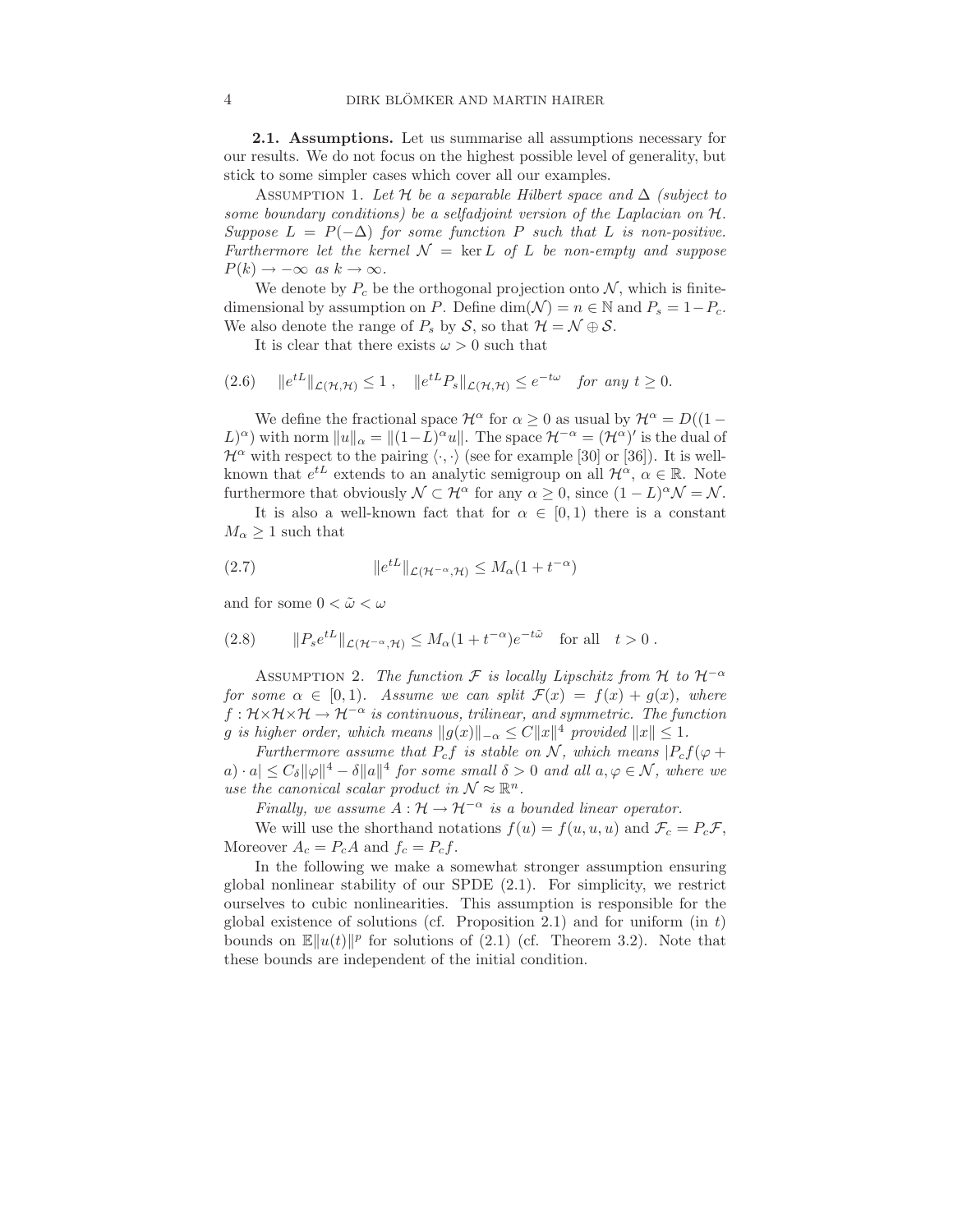Assumption 3. *Let Assumption 2 be true and assume that the linear operator* A *belongs to*  $\mathcal{L}(\mathcal{H}^1, \mathcal{H})$ *. Moreover, there exists a constant*  $C_A > 0$ *such that*

(2.9) 
$$
\langle Av, v \rangle \leq C_A \left( ||v||^2 + \langle -Lv, v \rangle \right) \text{ for all } v \in \mathcal{H}^1.
$$

*We also assume that*  $\mathcal F$  *is trilinear,*  $\mathcal F: (\mathcal H^1)^3 \to \mathcal H$  *is continuous and that* 

$$
(2.10) \qquad \qquad \langle \mathcal{F}_c(v_c, v_c, w_c), w_c \rangle < 0
$$

*for all*  $v_c, w_c \in \mathcal{N} \setminus \{0\}$ *. We finally assume that there exist constants* K *and*  $\gamma_L \in [0, 1)$  *such that, for some*  $\delta > 0$ *,* 

(2.11) 
$$
\langle \mathcal{F}(v+\phi), v \rangle \leq K ||\phi||^4 - \delta ||v||^4 - \gamma_L \langle Lv, v \rangle,
$$

*for any*  $\phi, v \in \mathcal{H}^1$ .

Concerning the stochastic perturbation we will always assume that the following is true. (For a detailed discussion of Q-Wiener processes and stochastic convolutions see [18].)

ASSUMPTION 4. *The noise process is formally given by*  $\xi = Q\partial_t W$ , *where* W *is a standard cylindrical Wiener process in* H *with the identity as a covariance operator and*  $Q \in \mathcal{L}(\mathcal{H}, \mathcal{H})$  *is symmetric. Furthermore, there exists a constant*  $\tilde{\alpha} < \frac{1}{2}$  *such that* 

(2.12) 
$$
\|(1 - L)^{-\tilde{\alpha}}Q\|_{\text{HS}(\mathcal{H})} < \infty,
$$

*where*  $\|\cdot\|_{\text{HS}(\mathcal{H})}$  *denotes the Hilbert-Schmidt norm of an operator from*  $\mathcal{H}$ *to* H*.*

REMARK 2.1. *Straightforward computations, combined with the properties of analytic semigroups allow to check that Assumption 4 implies the following (see [18, Section 5.4] for the first assertion):*

- The stochastic convolution  $W_L(t) = \int_0^t e^{L(t-s)} Q dW(s)$  is an  $\mathcal{H}$ *valued process with Hölder continuous sample paths.*
- *There exist positive constants* C *and* γ *such that*

(2.13) 
$$
||P_s e^{Lt} Q||_{\text{HS}} \leq C(1 + t^{-\gamma})e^{-\omega t},
$$

*holds for every*  $t > 0$ *.* 

Remark 2.2. *Note that we do not assume that* Q *and* L *commute. Hence, it is in general not true that*  $Q$  *and*  $P_c$  *commute. Therefore, the noise processes* PcQW *and* PsQW *will not necessarily be independent, which implies that the amplitude equation (2.4) and equation (2.5) for the second order correction are coupled through the noise.*

It is straightforward to verify that

$$
P_s[W_L(t)] = \int_0^t e^{(t-\tau)L} dP_s QW(\tau) \text{ and } P_c[W_L(t)] = P_c QW(t).
$$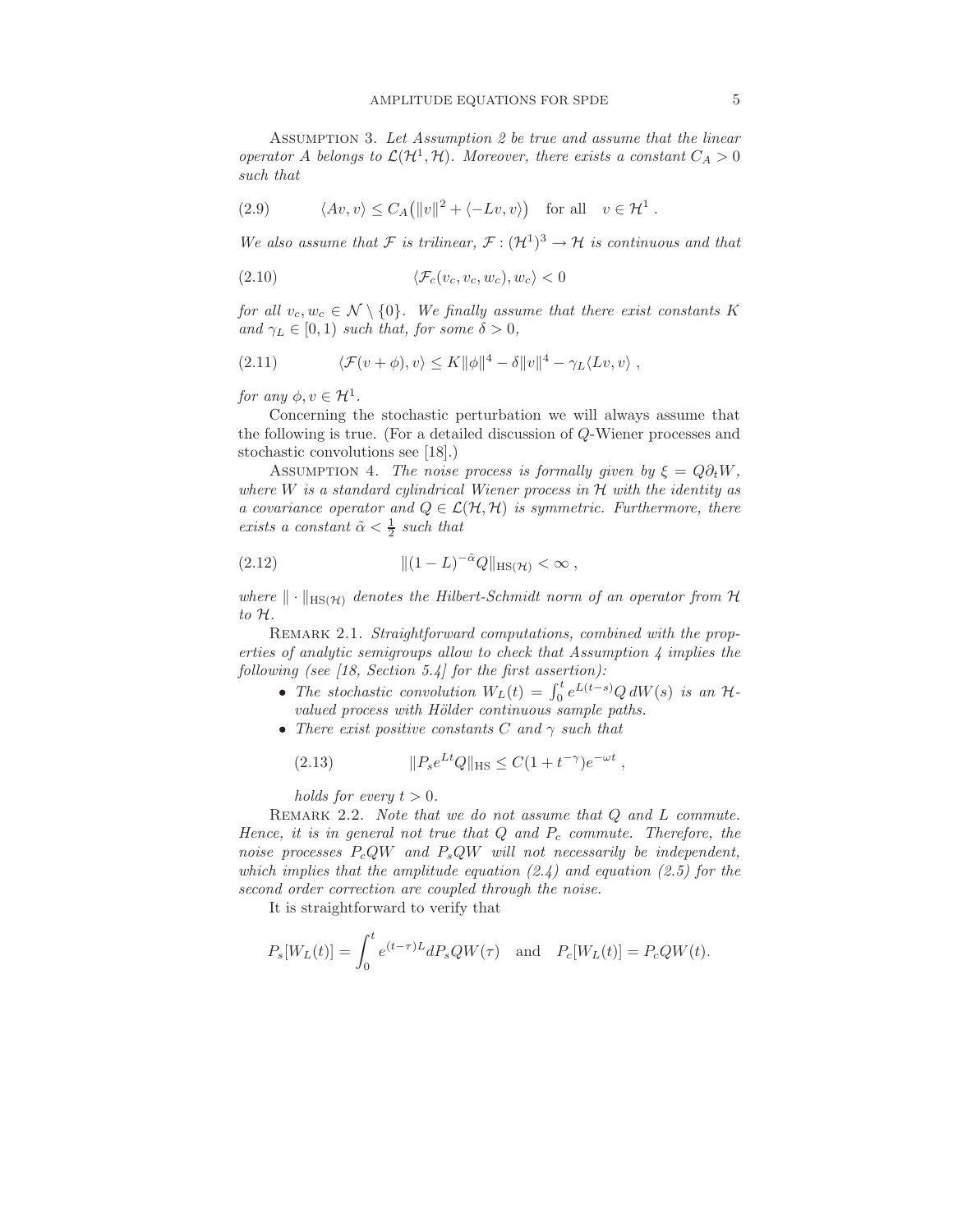Therefore, the stochastic convolution is a Wiener process on  $\mathcal N$  and it is a stable Ornstein-Uhlenbeck process on  $S$ . This means that the noise acts in two completely different ways on  $P_{c}u$  and  $P_{s}u$  for some mild solution u.

To give a meaning to (2.1) we will always consider mild solutions, which are given by the following proposition.

Proposition 2.1. *Under Assumption 1, 2, and 4, for any (stochastic) initial condition*  $u_0 \in \mathcal{H}$  *equation* (2.1) has a unique local mild solution u. *This means we have a stopping time*  $t^* > 0$  *and a stochastic process* u *such that*  $u : [0, t^*] \to \mathcal{H}$  *is a solution of* 

(2.14) 
$$
u(t) = e^{tL}u_0 + \int_0^t e^{(t-\tau)L} [\varepsilon^2 Au + \mathcal{F}(u)](\tau) d\tau + \varepsilon^2 W_L(t)
$$

*for*  $t \leq t^*$ .

*Suppose additionally that Assumption 3 is true, then the solutions are global, which means*  $t^* = \infty$ .

For the proof note that the existence and uniqueness of local solutions is standard since we consider locally Lipschitz-continuous nonlinearities. See for example [18, Section 7] we can also apply the deterministic approach of [25, Thm. 3.3.3] path-wise. For  $L^p$ -theory with application to Navier-Stokes eq. see for example [10, 11].

The global existence follows from standard a-priori estimates for  $v =$  $u - W_L$ , as v is a weak solution of the following PDE with random coefficients:

(2.15) 
$$
\partial_t v = Lv + \varepsilon^2 A(v + W_L) + \mathcal{F}(v + W_L).
$$

The formal idea is to take the scalar product with  $v$ , in order to derive estimates for  $||v||^2$  and hence  $||u||^2$ .

**2.2. Examples of equations.** In the literature there are many examples of equations of the type given by Assumptions 1, 2 or 3, and 4. For instance, the well-known Ginzburg-Landau equation (see [20] for a standard proof of existence)

$$
\partial_t u = \Delta u + \nu u - u^3 + \sigma \xi
$$

and the Swift-Hohenberg equation

$$
\partial_t u = -(\Delta + 1)^2 u + \nu u - u^3 + \sigma \xi ,
$$

which was first used as a toy model for the convective instability in a Rayleigh-Bénard problem (see [26] or  $[15]$ ), fall into the scope of our work when the parameters  $\nu$  and  $\sigma$  are small and of comparable order of magnitude. Both equations are considered on bounded domains with suitable boundary conditions (e.g. periodic, Dirichlet, Neumann, etc.).

Other equations could involve nonlinearities of the type  $\partial_x^2(u^3)$  or  $\partial_x((\partial_xu)^3)$ . The first nonlinearity is considered with the Sobolev space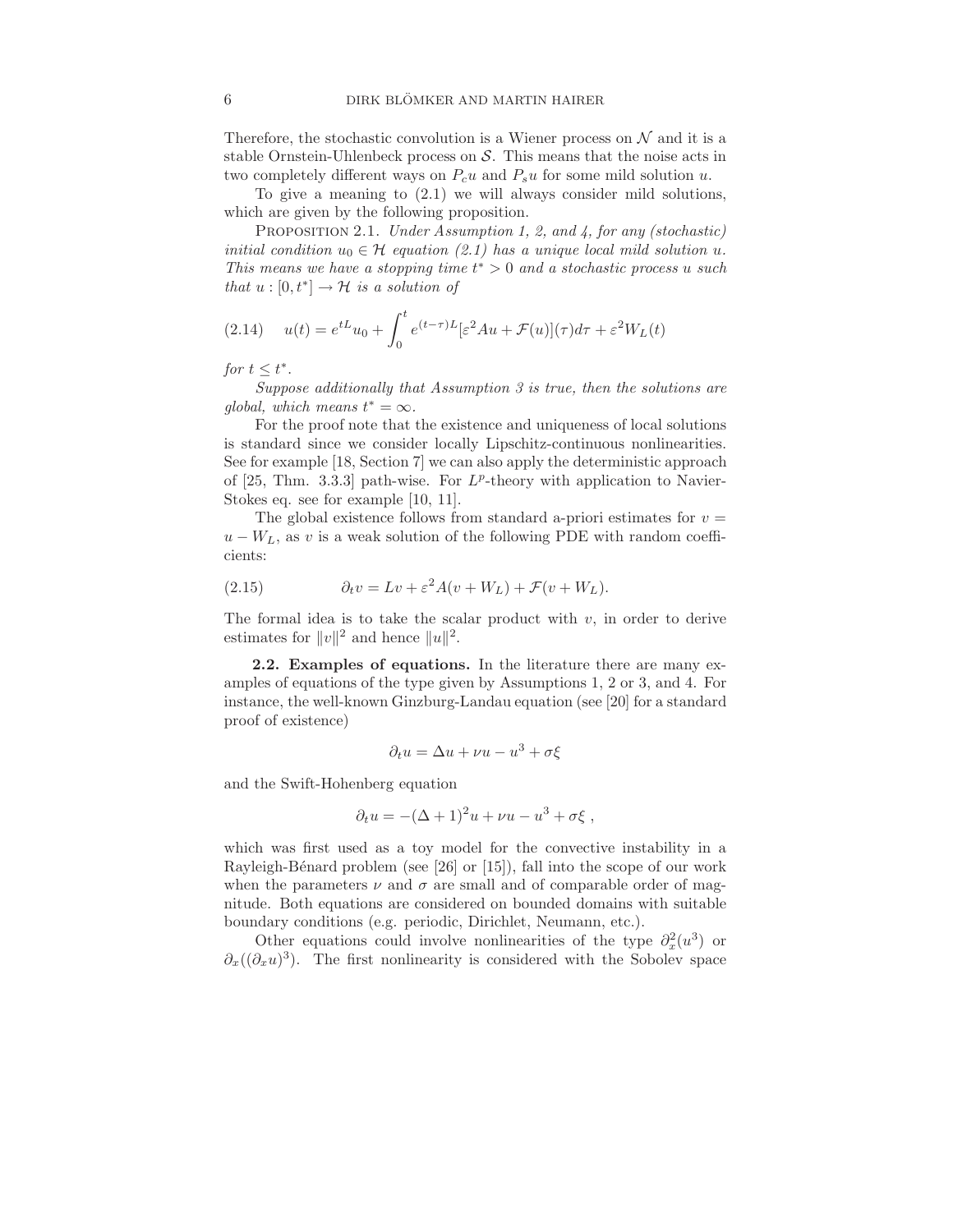$\mathcal{H} = H^{-1}$ , while the second one has to be considered in  $L^2$ , provided we have the following Poincare type inequality  $||u|| \leq C ||\partial_x u||$  for  $u \in D(L)$ .

Another example arising in the theory of surface growth is

(2.16) 
$$
\partial_t u = -\Delta^2 u - \mu \Delta u + \nabla (|\nabla u|^2 \nabla u) + \sigma \xi,
$$

subject to periodic boundary conditions and moving frame  $\int_G u\,dx = 0$ , which will ensure a Poincare type inequality. The deterministic equation was rigorously treated in [27]. Here we can consider  $\mu = \mu_0 + \varepsilon^2$  and  $\sigma = \mathcal{O}(\varepsilon^2)$ , where  $\mu_0$  is such that  $L = -\Delta^2 u - \mu_0 \Delta u$  fulfils Assumption 1.

**3. Amplitude equations, main results.** We review the two main approaches to verify the approximation via amplitude equations. One relies on a purely local picture and uses Assumption 2, while the other takes into account the global nonlinear stability of the equation given by Assumption 3.

**3.1. Attractivity.** The attractivity justifies the ansatz for the formal computation. It shows that after a comparably short time the solution is of the form of the ansatz (2.3).

Theorem 3.1 (Attractivity-local). *Under Assumptions 1, 2, and 4 there are constants*  $c_i > 0$  *and a time*  $t_{\varepsilon} = \mathcal{O}(\ln(\varepsilon^{-1}))$  *such that for all mild solutions* u *of* (2.14) we can write  $u(t_{\varepsilon}) = \varepsilon a_{\varepsilon} + \varepsilon^2 R_{\varepsilon}$  with  $a_{\varepsilon} \in \mathcal{N}$ *and*  $R_{\varepsilon} \in \mathcal{S}$ *, where* 

$$
(3.1) \quad \mathbb{P}\Big(\|a_{\varepsilon}\| \leq \delta, \|R_{\varepsilon}\| \leq \varepsilon^{-\kappa}\Big) \geq \mathbb{P}\Big(\|u_0\| \leq c_3\delta\varepsilon\Big) - c_1e^{-c_2\varepsilon^{-2\kappa}},
$$

*for all*  $\delta > 0$  *and*  $\varepsilon \in (0, 1)$ .

The proof of this result is a straightforward modification of Theorem 3.3 of [4]. It relies on the fact that small solutions of order  $\mathcal{O}(\varepsilon)$  are on small time-scales given by the linearised picture, which is dominated by the semigroup estimates  $(2.7)$  and  $(2.8)$ .

Theorem 3.2 (Attractivity-global). *Let Assumptions 1, 2, and 4 be satisfied.* Then for all  $T_0 > 0$  and  $p \ge 1$  there are constants  $c_p > 0$  *such that*

(3.2) 
$$
\mathbb{E} \|u(T_0 \cdot \varepsilon^{-2})\|^p \leq c_p \varepsilon^p
$$

*for all* H*-valued mild solutions* u *of equation 2.1 independent of the initial condition.*

*Furthermore, there is a time*  $t_{\varepsilon} = \mathcal{O}(\ln(\varepsilon^{-1}))$  *such that given a family of positive constants*  $\{\delta_p\}_{p\geq 1}$  *there are positive constants*  $\{C_p\}_{p\geq 1}$ *, such that for all* H-valued mild solutions u of equation (2.1) with  $\mathbb{E}||u(0)||^p \leq$  $\delta_p \varepsilon^p$  *we have* 

(3.3) 
$$
\mathbb{E} \|u(t)\|^p \leq C_p \varepsilon^p \quad \text{and} \quad \mathbb{E} \|P_s u(t+t_{\varepsilon})\|^p \leq C_p \varepsilon^{2p}
$$

*for all*  $t \geq 0$  *and*  $\varepsilon \in (0, 1)$ *.*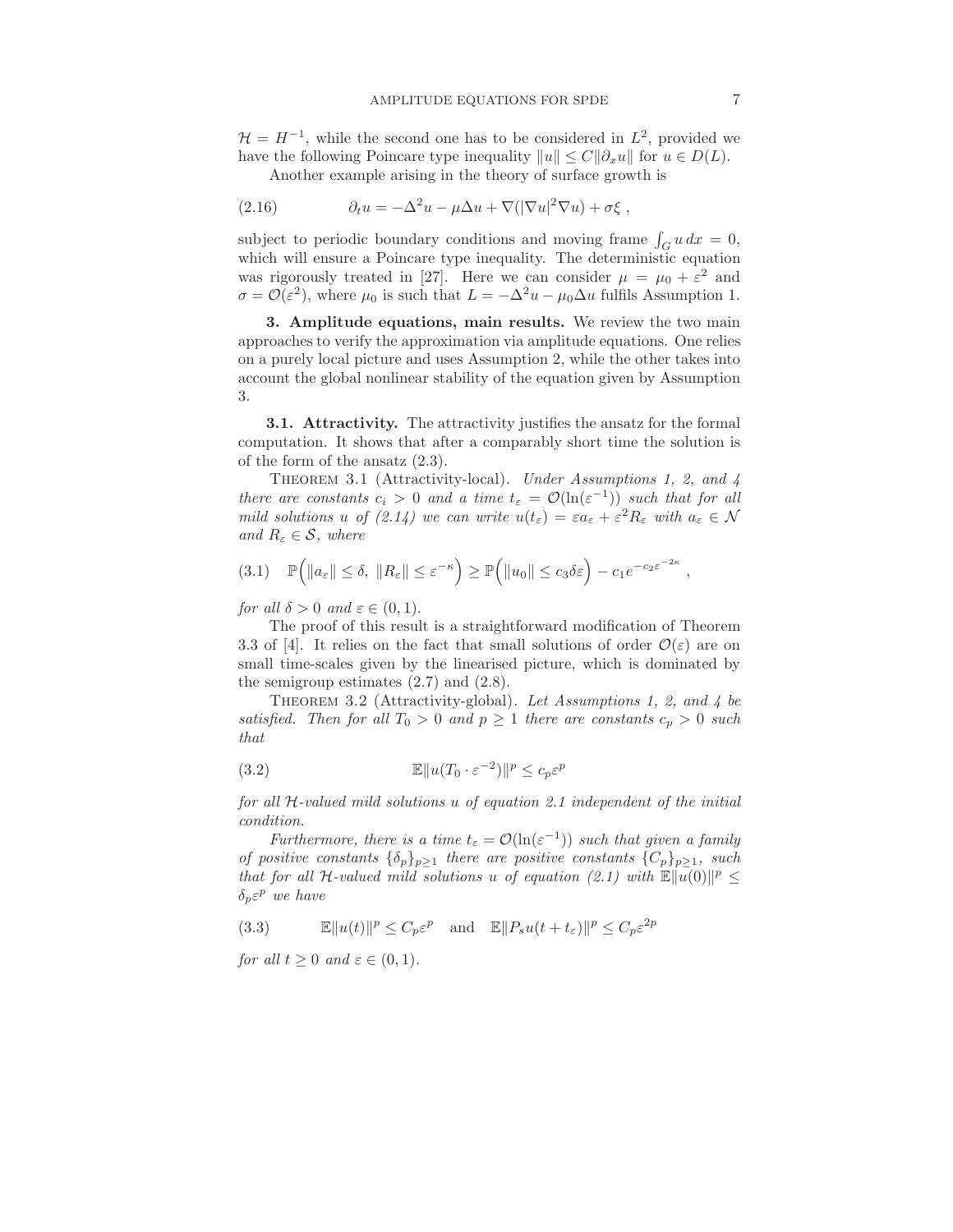The proof is given by a-priori estimates. This was not directly proved in [7], but under our somewhat stronger assumptions this is similar to Lemma 4.3 of [7]. It relies on a-priori estimates for  $v_{\delta} = u - W_{L-\delta}$  with  $\delta = \mathcal{O}(\varepsilon^2)$ , which fulfils a random PDE similar to (2.15). We omit the proof, as it is technical but straightforward.

**3.2. Approximation.** For a solution a of  $(2.4)$  and  $\psi$  of  $(2.5)$  we define the approximations  $\varepsilon w_k$  of order k by

$$
\varepsilon w_1(t) := \varepsilon a(\varepsilon^2 t)
$$
 and  $\varepsilon w_2(t) := \varepsilon a(\varepsilon^2 t) + \varepsilon^2 \psi(t)$ .

The residual of  $\varepsilon w$  is given by

(3.4) 
$$
\operatorname{Res}(\varepsilon w(t)) = -\varepsilon w(t) + e^{tL} \varepsilon w(0) + \varepsilon^2 W_L(t) + \int_0^t e^{(t-\tau)L} [\varepsilon^3 Aw + \mathcal{F}(\varepsilon w)](\tau) d\tau.
$$

In order to show that  $\varepsilon w$  is a good approximation of a solution u of (2.14), the main step is to control the residual. The main idea is to obtain bounds on  $P_c$ Res( $\varepsilon w$ ) via the amplitude equation and to bound  $P_s$ Res( $\varepsilon w$ ) by using the stability of the equation which is ensured by our spectral gap (cf.  $(2.6)$  or  $(2.7)$ ). These estimates require good a-priori bounds on the approximation  $\varepsilon w_k$ , but do not require any a-priori knowledge on the solution u of the original equation.

Bounds on the residual easily imply approximation results, as we can establish bounds on the difference of  $\varepsilon w_k$  and u using (3.4) and (2.14).

Theorem 3.3 (Approximation-local). *Suppose Assumptions 1, 2, and 4 are true. Fix the time*  $T_0 > 0$  *and some small*  $\kappa \in (0,1)$ *. Then there are constants*  $C_{\text{att}} > 0$  *and*  $c_i > 0$  *such that for*  $\varepsilon \in (0,1)$  *we obtain for all solutions* u of (2.14) and all solutions a of (2.4) (with  $f_c$  instead of  $\mathcal{F}_c$ )

$$
\mathbb{P}\Big(\sup_{t\in[0,T_0\varepsilon^{-2}]} \|u(t)-\varepsilon w_1(t)\|_X \leq C_{\text{att}}\varepsilon^{2-\kappa}\Big)
$$
  
\n
$$
\geq 1-\mathbb{P}\Big(\|u_0-\varepsilon a(0)\|_X \geq c_1\varepsilon^{2-\kappa}\Big) - \mathbb{P}\Big(\|u_0\|_X \geq c_2\varepsilon\Big) - c_3e^{-c_4\ln(\varepsilon^{-1})^2}.
$$

The proof of this result is a straightforward modification of Theorems 4.1 and 4.3 of [4]. We use ideas of [9] to allow for weaker bounds on  $\sup_{T\in[0,T_0]}|a(T)|$  by  $c^* \ln(\varepsilon^{-1})$ , which were not present in [4] or [5]. There the probability was bounded by terms of order  $o(1)$  in  $\varepsilon$  without any further information on the smallness. Nevertheless, we can easily improve these proofs.

In that situation, we can use the following large deviation bound

$$
\mathbb{P}\Big(\sup_{T\in[0,T_0]}|a(T)|\geq C\ln(\varepsilon^{-1})\Big)\leq Ce^{-c\ln(\varepsilon^{-1})^2}\;,
$$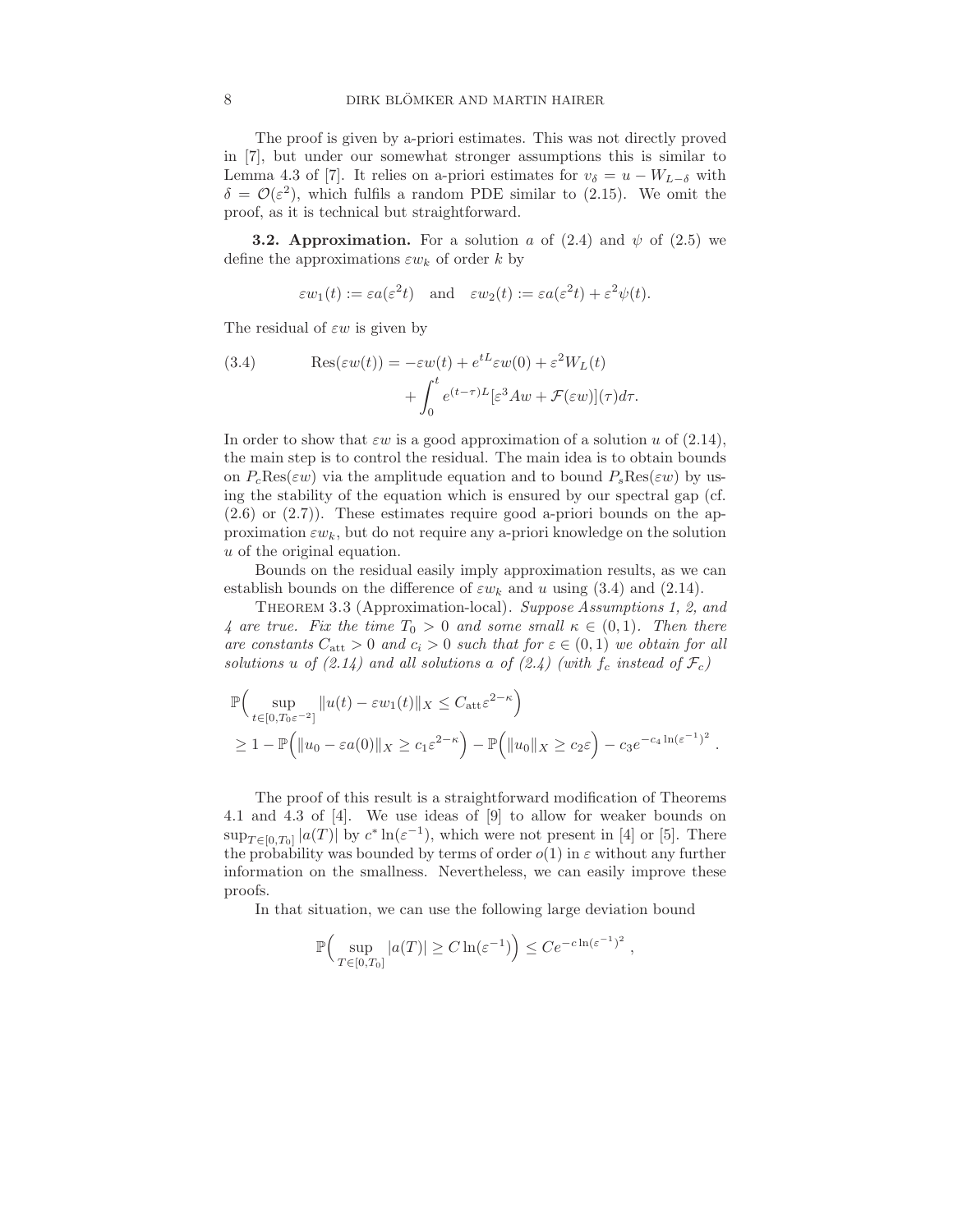which is not exponentially small, but smaller than any power of  $\varepsilon$ . This relies on the fact that the amplitude equation is nonlinear stable, which follows from Assumption 3. This stability allows to carry over large deviation results for the Brownian motion  $\beta$  in  $\mathcal{N} \approx \mathbb{R}^n$  to results for a.

Under the stronger Assumption 3 we can prove a much better result.

Theorem 3.4 (Approximation-global). *Let Assumptions 1, 3, and 4 hold and let* u *be the mild solution of*  $(2.1)$  *with (random) initial value*  $u_0$ *satisfying (3.3).*

*Then for all*  $p > 0$ ,  $1 \gg \kappa > 0$  *and*  $T_0 > 0$  *there is a constant*  $C_{\text{app}}$  $explicitly depending on p and T<sub>0</sub> such that the estimate$ 

$$
\mathbb{E}\Big(\sup_{t\in[0,T_0\varepsilon^{-2}]} \|u(t)-\varepsilon w_2(t)\|^p\Big)\leq C_{\rm app}\varepsilon^{3p-\kappa}
$$

*holds for*  $\varepsilon \in (0,1)$ *.* 

The proof is Corollary 3.9 of [7].

**4. Applications.** We give results for approximate centre manifolds and the dynamics of random fixed points.

**4.1. Approximate Centre Manifold.** This section uses the approximation results of the previous section. We rely especially on Theorem 3.4 to extend the results, which were briefly sketched in [4] or [5], by using second order corrections introduced in [7]. That is why we restrict ourselves to nonlinear stable equations given by Assumption 3.

Our main result will show that the flow along  $\mathcal N$  is well approximated by the solution  $a$  of the amplitude equation on a slow time scale. The distance from  $\mathcal N$  is given by a fast oscillation  $\psi$ , which is a stationary Ornstein–Uhlenbeck process. And everything is valid only up to errors of order  $\mathcal{O}(\varepsilon^{3-\kappa})$  and with high probability.

The flow given by  $(2.1)$  is approximated with high probability as sketched in Figure 1. There the typical behaviour of solutions is given.

THEOREM 4.1. *Suppose Assumptions 1, 3, and 4 are true, then there is a logarithmic time*  $t_{\varepsilon} = \mathcal{O}(\ln(\varepsilon^{-1}))$  *such that the following is true. For* an arbitrary mild solution  $u(t)$  of (2.1) with (random) initial condition  $u_0$ , *such that*  $\mathbb{E} \|u_0\|^p \leq \delta_p \varepsilon^p$  *for some fixed family of constants*  $\{\delta_p\}_{p>1}$ *, we denote by*  $a(t)$  *the solution of*  $(2.4)$  *with*  $a(t_{\varepsilon}) = \varepsilon^{-1} P_c u(t_{\varepsilon})$ *. Furthermore let* ψ∗(t) *be the stationary Ornstein–Uhlenbeck process solving (2.5) given by (4.1).*

*Finally, fix the time*  $T_0 > 0$ *, some small*  $\kappa \in (0,1)$ *, and any*  $p > 0$ *. Then there exists a constant* C > 0 *such that*

$$
\mathbb{E}\Big(\sup_{t\in[t_\varepsilon,T_0\varepsilon^{-2}]} \|u(t)-\varepsilon a(t\varepsilon^2)-\varepsilon^2\psi^*(t)\|_X^p\Big)^{1/p}\leq C\varepsilon^{3-\kappa}
$$

*holds for*  $\varepsilon \in (0,1)$ *.*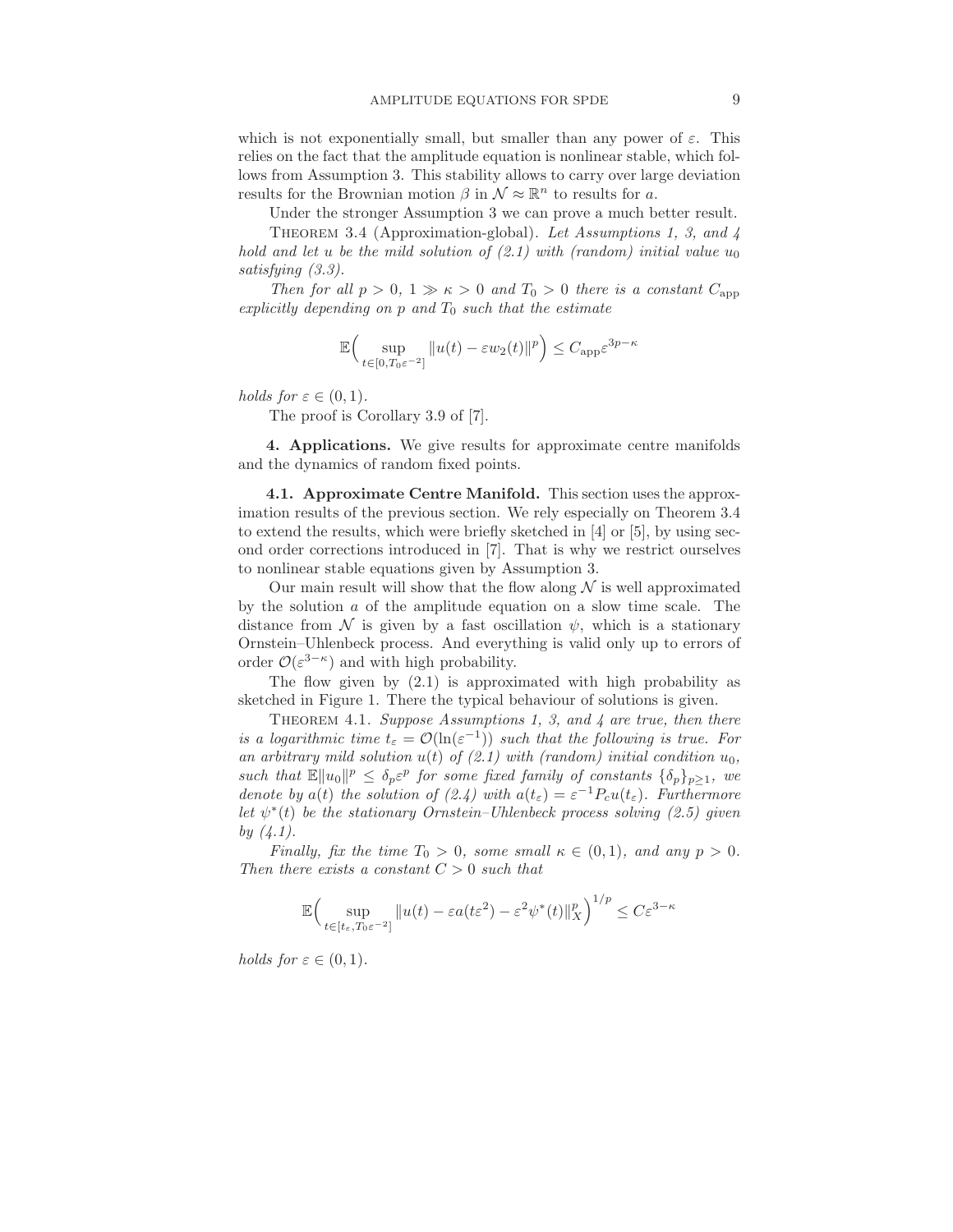

Fig. 1. Typical trajectory on the approximate centre manifold.

*Proof*. First we use global nonlinear attractivity in logarithmic time  $t_{\varepsilon}^{(1)}$  for arbitrary initial conditions (cf. Theorem 3.2). Then we approximate with solution  $\tilde{a}(t)$  of (2.4) and  $\tilde{\psi}(t)$  of (2.5) for times  $t \in [t_{\varepsilon}^{(1)}, T_0 \varepsilon^{-2}]$ . Define a version of the stationary Ornstein-Uhlenbeck process by

(4.1) 
$$
\psi_{\star}(t) = \int_{-\infty}^{t} e^{-L(t-s)} dP_s Q \tilde{W}(s) ,
$$

where  $\tilde{W}(s) = W(s)$  for  $s > 0$  and it is an independent Wiener process for  $s < 0$ . For  $\beta$  in the amplitude equation, we need only the rescaling  $\beta(T) = \varepsilon P_c Q W (T \varepsilon^{-2}).$ 

The difference between  $\tilde{\psi}$  and  $\psi^*$  is trivially small in any p-th moment, if we wait another sufficiently large logarithmic time  $t_{\varepsilon}^{(2)}$ . Define now  $t_{\varepsilon}$  :=  $t_{\varepsilon}^{(1)}+t_{\varepsilon}^{(2)}.$ 

The difference between  $\tilde{a}(t)$  and  $a(t)$  is small by the approximation result, because first  $\|\tilde{a}(t_{\varepsilon}) - a(t_{\varepsilon})\| = \mathcal{O}(\varepsilon^{3-\kappa})$  by Theorem 3.4. Then, by the same theorem  $\|\tilde{a}(t) - a(t)\| \le \|\tilde{a}(t) - P_cu(t)\| + \|P_cu(t) - a(t)\|$  $\mathcal{O}(\varepsilon^{3-\kappa})$ .  $\Box$ 

**4.2. Dynamics of the random attractor.** We can determine the dynamics of random fixed points by the approximation result over a very long time-scale with high probability. It suffices indeed to apply the results of the previous section by starting the equation in the random fixed point.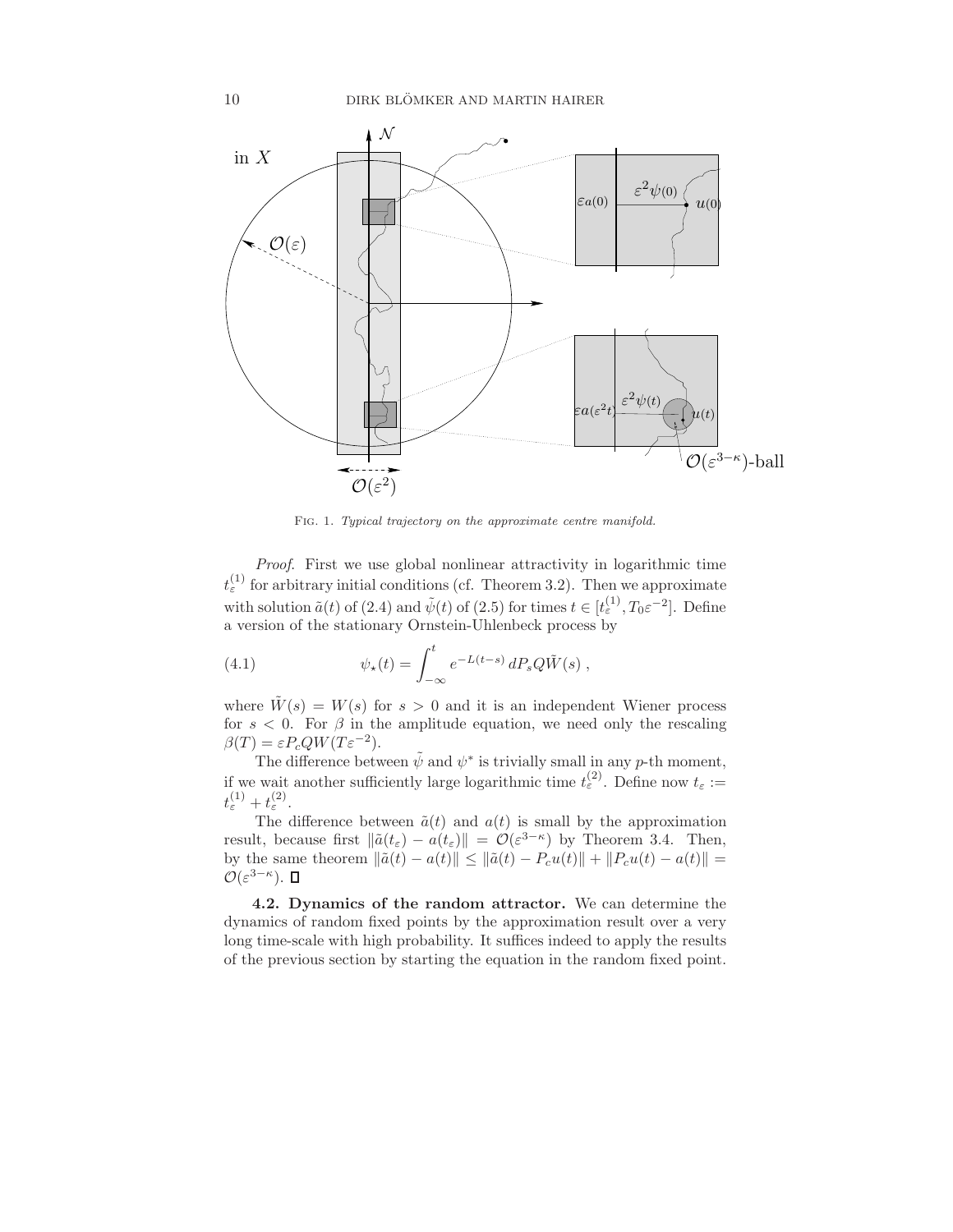Let us first fix some notation. If we consider a two sided Wiener process  $W = \{W(t)\}_{t \in \mathbb{R}}$ , then it is well known that solutions of (2.14) define a random dynamical system (e.g. via transformation to (2.15)). Here  $\varphi(t, u_0, W)$  is the solution  $u(t)$  given initial condition  $u_0$  and twosided noise path W. A random fixed point  $a_0(W)$  is a random variable such that  $\varphi(t, a_0(W), W) = a_0(\vartheta_t W)$ , where  $\vartheta_t W(s) = W(t + s) - W(t)$ . For a detailed discussion of random dynamical systems see [1]. For the existence of random (set) attractors see for example [14, 40, 38].

Corollary 4.1. *Under the assumptions of Theorem 4.1 let* a<sup>o</sup> *be a random fixed point of the random dynamical system generated by (2.14). Then*

$$
\mathbb{E}\Big(\sup_{t\in[t_{\varepsilon},T_0\varepsilon^{-2}]} \|a_o(\vartheta_{t}\cdot)-\varepsilon a(t\varepsilon^2)-\varepsilon^2\psi^*(t)\|_X^p\Big)^{1/p}\leq C\varepsilon^{3-\kappa},
$$

*where*  $a(0) = P_c a_o$ , and a *is a solution of (2.4)*.

The proof is basically just a simpler case of Theorem 4.1. We start the system in the random fixed point  $a_0$ . In this case, we do not need time for attractivity, as due to the stationarity of  $a_0$  and Theorem 3.2  $u(0) := a_0$ already fulfils the assumptions of Theorem 3.4.

REMARK 4.1. We do not use uniformity in the initial condition. *Hence, we can only prove results for random fixed points, and not for random set attractors but it would be an interesting result, whether we have*

$$
\text{dist}(P_s A(\vartheta_t \cdot), \psi^*(t)) = \mathcal{O}(\varepsilon^{3-\kappa})
$$

*on time intervals of order*  $\mathcal{O}(\varepsilon^{-2})$  *with high probability.* 

Remark 4.2. *The restriction to random fixed points still covers several cases. For example for dissipative nonlinearities*  $\varepsilon^2 A + \mathcal{F}$  (e.g.  $-\varepsilon^2u - u^3$ ) it is well known, that the random attractor is just a single ran*dom fixed point. For non-dissipative nonlinearities (e.g.*  $\varepsilon^2 u - u^3$ ) it is in *most cases completely open what the topology of the random attractor is. But, nevertheless, in many examples of non-trivial random attractors for SPDEs these attractors contain random fixed points.*

If the attractor for the amplitude equation is a single stable fixed point  $a<sup>*</sup>$ , which is exponentially attracting, then we can proof a much stronger result. We suppose the following.

Assumption 5. *Suppose that the random dynamical system generated by the amplitude equation (2.4) has a unique random fixed point*  $a^*$  *that is exponentially attracting in p-th mean. This means, for any*  $p > 0$  *there are constants*  $\delta > 0$  *and*  $M_a > 0$  *such that* 

$$
\mathbb{E}\Big(\|a(T) - a^*(\vartheta_T \cdot)\|^p\Big)^{1/p} \leq M_a e^{-\delta T} \mathbb{E}\Big(\|a(0) - a^*\|^p\Big)^{1/p}
$$

*for any solution* a *of (2.4).*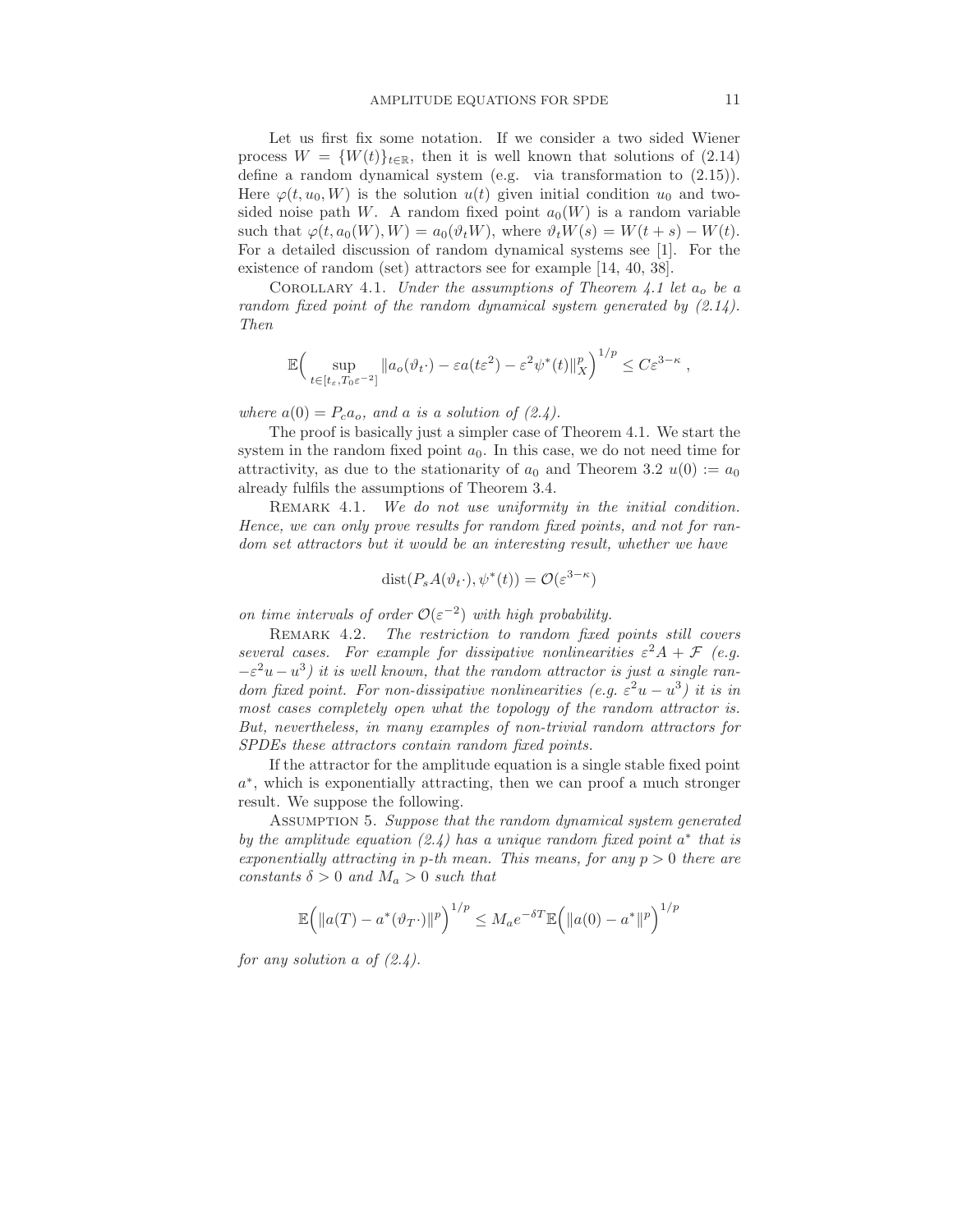For simplicity, we will rescale the equation to the slow time-scale  $T =$  $\varepsilon^2 t$ . Consider the rescaling  $v(T) = \varepsilon^{-1} u(T \varepsilon^{-2})$ , which is a solution of

(4.2) 
$$
\partial_T v = \varepsilon^{-2} L v + A v + \mathcal{F}(v) + \partial_T Q \hat{W},
$$

where  $\hat{W}$  is just a rescaling of W. Let a be a solution of the amplitude equation with  $\beta = P_c Q \hat{W}$  and let  $\psi_{\varepsilon}$  be the rescaled Ornstein-Uhlenbeck process

(4.3) 
$$
\psi_{\varepsilon}(t) = e^{\varepsilon^{-2}TL_s}\psi_{\varepsilon}(0) + \varepsilon^{-1}\int_0^T e^{-\varepsilon^{-2}L(T-s)}\,dP_sQ\hat{W}(s) ,
$$

Consider now the random dynamical system generated by the triple  $(v, a, \varepsilon \psi_{\varepsilon})$ . It is obvious that random fixed points of this equation are just rescaled versions of random fixed points for the original system of equation. We can prove the following theorem.

Theorem 4.2. *Suppose Assumptions 1, 3, 4, and 5 with random fixed point* a<sup>∗</sup> *are true. Let* v<sup>∗</sup> *be any fixed point of the rescaled equation (4.2)* and denote by  $\psi_{\varepsilon}^*$  the rescaled stationary OU-process. Then for any small  $\kappa \in (0,1)$  *and any*  $p > 0$  *there is a constant* C *such that* 

$$
\mathbb{E}\Big(\|v^* - a^* - \varepsilon\psi_{\varepsilon}^*\|_X^p\Big)^{1/p} \le C\varepsilon^{2-\kappa}.
$$

*Proof.* For the proof consider first the projection to  $N$ . Let a be a solution of (2.4) with  $\varepsilon^{-1}P_cv^*$ . Using stationary

$$
\mathbb{E}(\|P_c v^* - a^*\|_X^p)^{1/p} \n= \mathbb{E}(\|P_c v^* (\vartheta_T \cdot) - a^* (\vartheta_T \cdot) \|_X^p)^{1/p} \n\le \mathbb{E}(\|P_c v^* (\vartheta_T \cdot) - a(T)\|_X^p)^{1/p} + \mathbb{E}(\|a(T) - a^* (\vartheta_T \cdot) \|_X^p)^{1/p} \n\le C\varepsilon^{2-\kappa} + M_a e^{-\delta T} \mathbb{E}(\|P_c v^* - a^*\|_X^p)^{1/p}
$$

where we used the Approximation and Assumption 5. Given  $p$  and  $\kappa$ , we can take T sufficiently large such that  $M_a e^{-\delta T} < \frac{1}{2}$ . This yields the first part of the proof. The second part is completely analogous using the exponential stability of the Ornstein-Uhlenbeck process.

Remark 4.3. *We can also establish an analog of the approximation result, which implies*

$$
\mathbb{E} \sup_{t \in [0,T_0]} \left( \|v^*(\vartheta_T \cdot) - a^*(\vartheta_T \cdot) - \varepsilon \psi_{\varepsilon}^*(\vartheta_T \cdot) \|_X^p \right)^{1/p} \leq C \varepsilon^{2-\kappa}.
$$

*This is not an immediate consequence of a rescaled version of Theorem 3.4, we have to modify this slightly to allow for more general initial conditions for the amplitude equation.*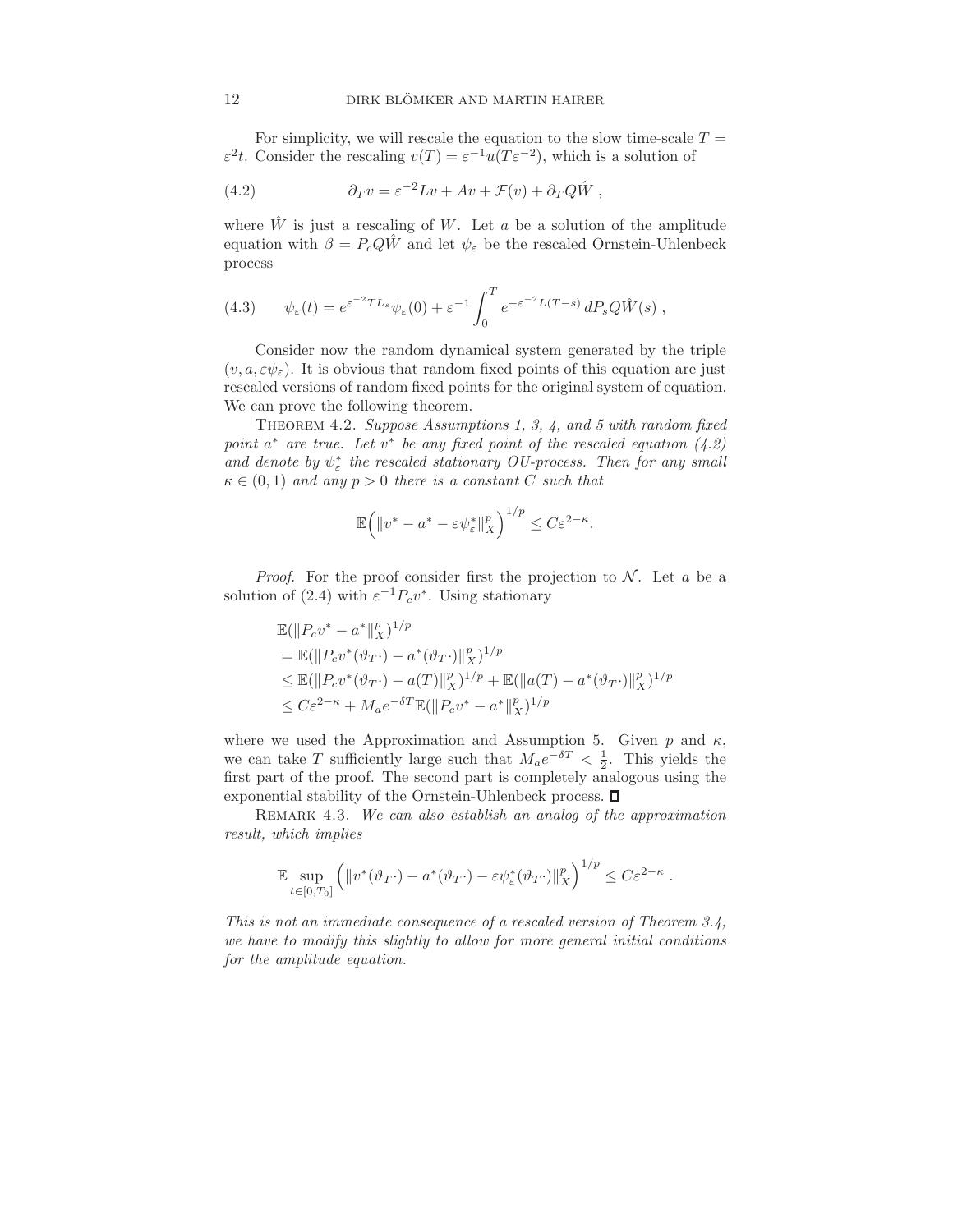**5. Approximation of the invariant measure.** In this section, we review the results obtained in [7] on the invariant measure of (2.1). Recall that if  $\Phi_t$  denotes the stochastic flow generated by the solutions to (2.1), then a measure  $\mu_{\star}$  on H is called an *invariant measure* if

(5.1) 
$$
\mu_{\star}(A) = \mathbb{E}\mu_{\star}(\Phi_t^{-1}(A)),
$$

for every  $t > 0$  and for every Borel set  $A \subset \mathcal{H}$ . For a general survey on invariant measures for SPDEs see [19].

The results of this section will rely on a very mild non-degeneracy condition for the stochastic forcing in (2.1) (cf. Assumption 4). This is the content of the next assumption. Note that this condition could be relaxed for some examples.

Assumption 6. *The operator* PcQQ∗P<sup>c</sup> *is invertible as an operator from*  $\mathcal N$  *to*  $\mathcal N$ *.* 

Remark 5.1. *This assumption ensures that the amplitude equation (2.4) has a unique invariant measure, and that this invariant measure has a* C<sup>∞</sup> *density with respect to the Lebesgue measure. Furthermore, we have exponential convergence of distributions of solutions to the invariant measure (see e.g. [32]).*

*There are many situations where this assumption also ensures the existence of a unique invariant measure for the original SPDE, see for example the recent works [29, 31, 22].*

We will make use of two different norms to measure the distances between invariant measures. The first is the Wasserstein norm (also called Kantorovich distance), which is defined as the dual norm to the Lipschitz norm

(5.2) 
$$
\|\phi\|_{\mathcal{L}} = \sup_{x,y \in \mathcal{H}} \left\{ |\phi(x)| , \frac{|\phi(x) - \phi(y)|}{\|x - y\|} \right\},
$$

i.e. one has

(5.3) 
$$
\|\mu - \nu\|_{\mathcal{L}} = \sup_{\|\phi\|_{\mathcal{L}} = \frac{1}{2}} \left( \int \phi \, d\mu - \int \phi \, d\nu \right).
$$

This will give us convergence for probabilities and, as we have uniform bounds on arbitrary moments (cf. Theorem 3.2), convergence of moments and other statistical quantities.

The second norm is the total variation norm  $\|\cdot\|_{TV}$ , which is defined as the dual norm to the  $L^{\infty}$ -norm. Since  $||\phi||_{L} \ge ||\phi||_{\infty}$ , the total variation norm is stronger than the Wasserstein norm. Note that the Wasserstein norm depends strongly on the metric that equips the underlying space, whereas the total variation norm is independent of that metric. For example, the Wasserstein norm between two Dirac measures  $\delta_x$  and  $\delta_y$  is given by min{1,  $||x - y||$ }, whereas  $||\delta_x - \delta_y||_{TV}$  is given by 1 if  $x \neq y$  and 0 otherwise. (Actually, one can show that the total variation norm is equal to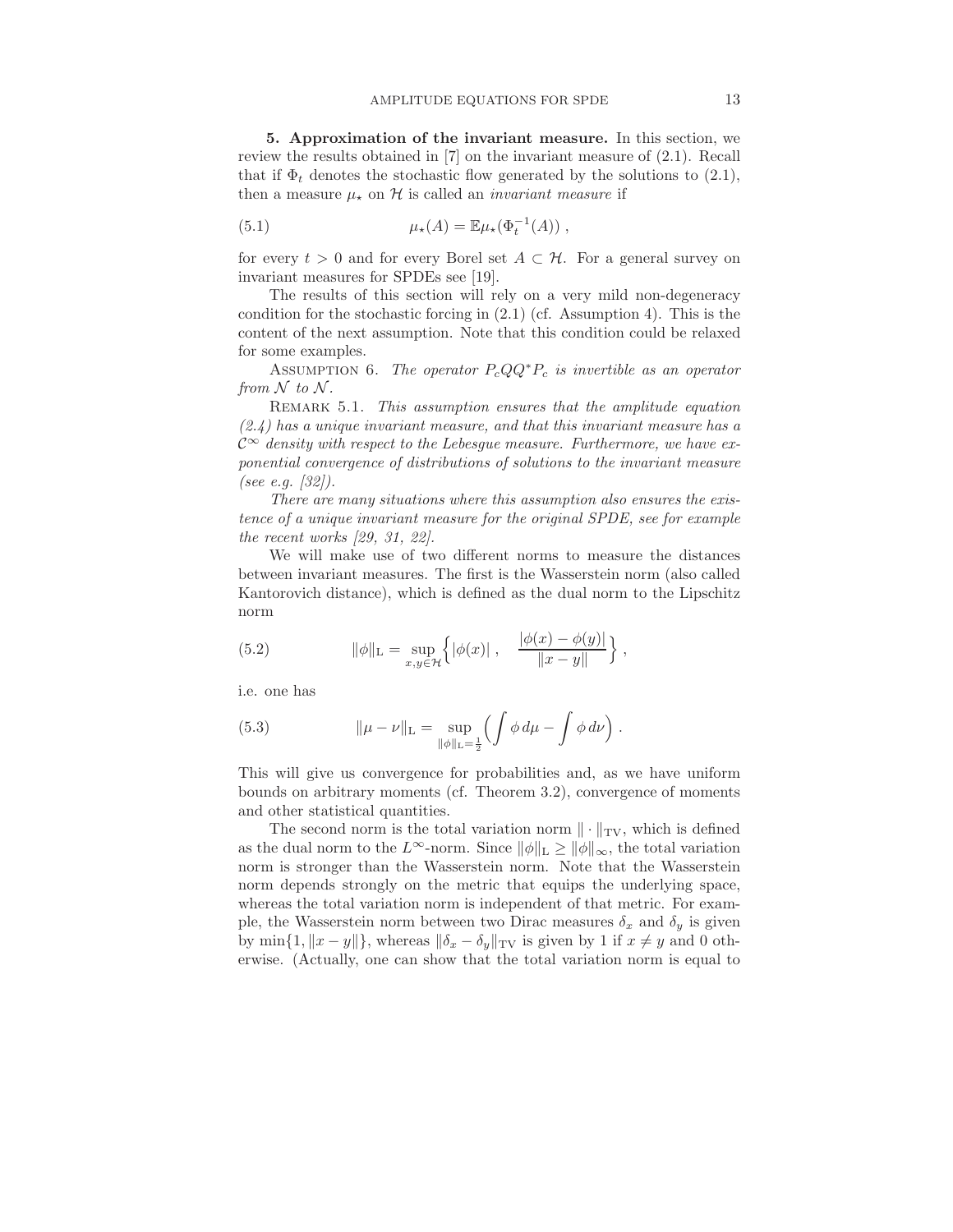the supremum over all possible metrics of the corresponding Wasserstein norms. See [37] for a beautiful discussion of the relationship and properties between various metrics on probability measures.)

Before we state our results, we introduce one more notation. Similar to the proof of Theorem 4.2, we will rescale the solutions of  $(2.1)$  by  $\varepsilon$  such that they are concentrated on a set of order 1 instead of a set of order  $\varepsilon$ . Furthermore, we will rescale the equation to the slow time-scale  $T = t\varepsilon^2$ .

We denote by  $\mu_{\star}^{\varepsilon}$  the invariant measure of the rescaled version of (2.1). We furthermore denote by  $\nu_{\star}^{\varepsilon}$  the invariant measure for the pair of processes  $(a, \varepsilon\psi)$ . Note that  $\nu_{\star}^{\varepsilon}$  depends on  $\varepsilon$  by the rescaling of  $\psi$  and by the fact that equations (2.4) and (2.5) are coupled through the noise, but do not live on the same time scale. However, the marginal of  $\nu_{\star}^{\varepsilon}$  on  $\mathcal{N}$  is independent of  $\varepsilon$  and its marginal on S depends on  $\varepsilon$  only through the trivial scaling of  $\varepsilon \psi$ . We denote these two marginals by  $\nu_{\star}^c$  and  $\nu_{\star}^s$ . With these notations, our result in the Wasserstein distance is the following:

Theorem 5.1. *Let Assumptions 1, 3, 4, and 6 hold. Then, for every*  $\kappa > 0$ , one has

(5.4) 
$$
\|\mu^{\varepsilon}_\star - \nu^c_\star \otimes \nu^s_\star\|_{\mathcal{L}} = \mathcal{O}(\varepsilon^{2-\kappa}).
$$

REMARK 5.2. *Actually, one also has*  $\|\mu^{\varepsilon}_\star - \nu^{\varepsilon}_\star\|_{\mathcal{L}} = \mathcal{O}(\varepsilon^{2-\kappa})$ *, but the* above formulation is more interesting, since  $\nu_x^c$  and  $\nu_x^s$  can be characterised  $explicitly, whereas  $\nu^{\varepsilon}$  can not, unless the covariance operator Q is block$ *diagonal with respect to the splitting*  $\mathcal{H} = \mathcal{N} \oplus \mathcal{S}$ .

*Idea of proof.* Denote by  $\mathcal{Q}_t$  the Markov transition semigroup (acting on measures) associated to the rescaled version of  $(2.1)$ , and by  $\mathcal{P}_t$  the transition semigroup associated to the evolution of  $(a(t), \varepsilon \psi(\varepsilon^{-2}t))$ . Then, the main ingredient for the proof of Theorem 5.1 is that there exists a time T such that, for every pair  $(\mu, \nu)$  of probability measures with finite first moment, one has

$$
(5.5) \|\mathcal{P}_T\mu - \mathcal{P}_T\nu\|_{\mathcal{L}} \leq \frac{1}{2} \|\mu - \nu\|_{\mathcal{L}} + \varepsilon^2 \int_X \left(1 + \|P_s x\|\right) \left(\mu + \nu\right) (dx).
$$

In order to prove (5.5), one uses the strong contraction properties of the linear dynamic in  $S$  and that the strong mixing properties of the nondegenerate noise in  $N$ .

Once (5.5) is established, the proof of Theorem 5.1 follows in a rather straightforward way. One first obtains from Theorem 3.4 that

$$
\|\mu_{\star}^{\varepsilon} - \nu_{\star}^{\varepsilon}\|_{L} \leq \|\mathcal{Q}_{T}\mu_{\star}^{\varepsilon} - \mathcal{P}_{T}\mu_{\star}^{\varepsilon}\|_{L} + \|\mathcal{P}_{T}\mu_{\star}^{\varepsilon} - \mathcal{P}_{T}\nu_{\star}^{\varepsilon}\|_{L}
$$
  

$$
\leq \mathcal{O}(\varepsilon^{2-\kappa}) + \frac{1}{2}\|\mu_{\star}^{\varepsilon} - \nu_{\star}^{\varepsilon}\|_{L} + \mathcal{O}(\varepsilon^{2}),
$$

and therefore  $||\mu^{\varepsilon}_{\star} - \nu^{\varepsilon}_{\star}||_{L} = \mathcal{O}(\varepsilon^{2-\kappa})$ . The bound  $||\nu^{\varepsilon}_{\star} - \nu^{\varepsilon}_{\star} \otimes \nu^s_{\star}||_{L} = \mathcal{O}(\varepsilon^{2-\kappa})$ is then obtained by using the smoothness of the density of  $\nu_x^c$  with respect to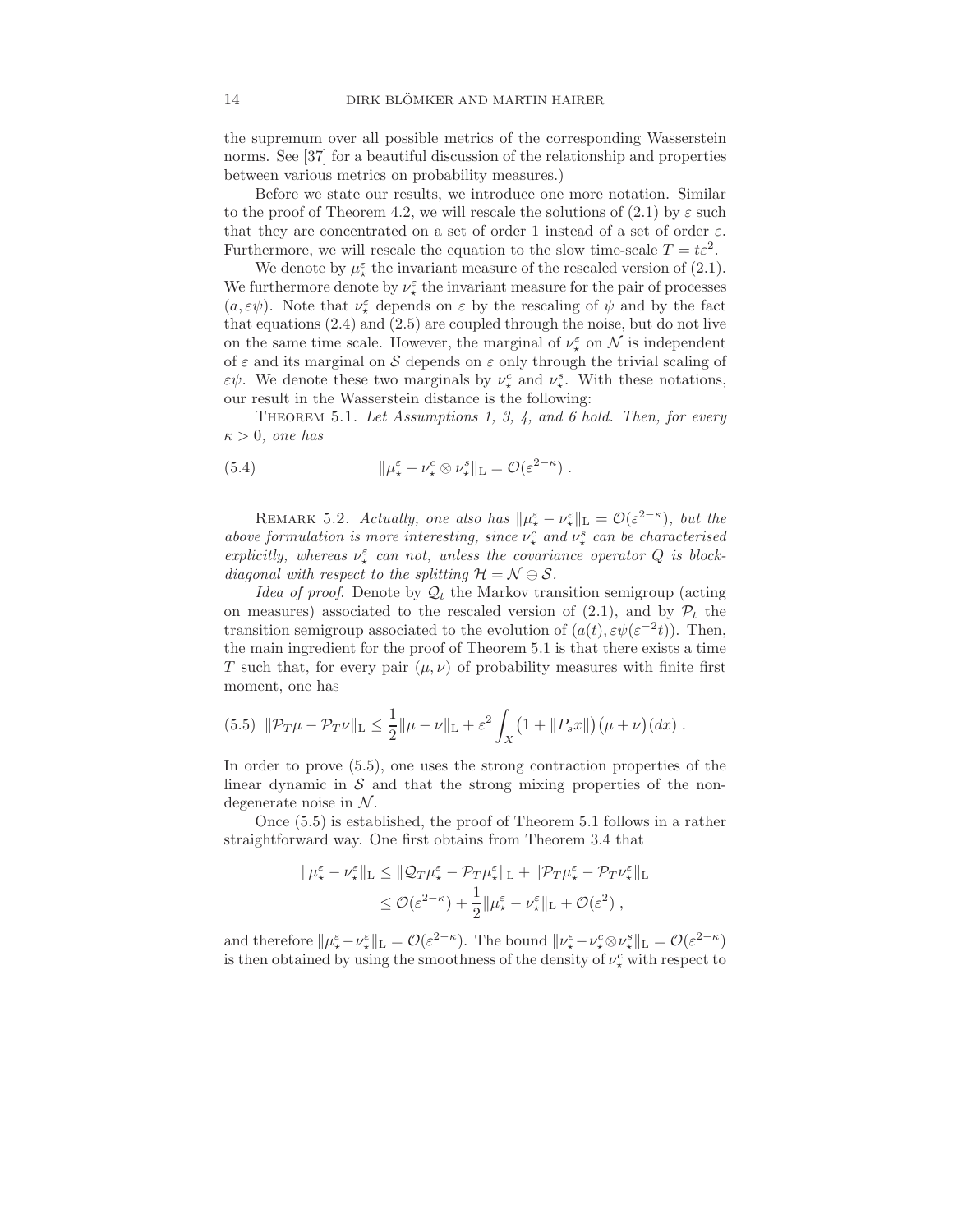the Lebesgue measure, combined with the separation of time scales between the dynamics on  $\mathcal N$  and on  $\mathcal S$ .  $\square$ 

The first result in the total variation norm only considers the marginals of the invariant measures on  $\mathcal{N}$ .

Theorem 5.2. *Let Assumptions 1, 3, 4, and 6 hold. Then, for every*  $\kappa > 0$ , one has

(5.6) 
$$
\|P_c^*\mu_*^\varepsilon - \nu_*^c\|_{\rm TV} \leq \mathcal{O}(\varepsilon^{\frac{3}{2}-\kappa}).
$$

*Idea of proof.* We combine the smoothing properties of  $P_cP_tP_c$  with the result previously obtained in Theorem 5.1 to show that

(5.7) 
$$
\|\mathcal{P}_T\mu_*^{\varepsilon} - \mathcal{P}_T\nu_*^{\varepsilon}\|_{\mathcal{L}} \le \frac{C\varepsilon^{2-\kappa}}{\sqrt{T}} \quad \text{for all} \quad T \in (0,1].
$$

Then, we use Girsanov's theorem to show that

(5.8) 
$$
\|\mathcal{Q}_T\mu_*^\varepsilon - \mathcal{P}_T\mu_*^\varepsilon\|_{\mathrm{L}} \leq C\varepsilon\sqrt{T} \quad \text{for all} \quad T \in (0,1].
$$

Combining both estimates and optimising for T yields the result.  $\Box$ 

Remark 5.3. *The bound (5.6) is not always optimal. For example, when* L *and* A *are selfadjoint,* Q *is the identity and* F *is the gradient of a potential* V, the rescaled invariant measure  $\mu_{\varepsilon}^{\varepsilon}$  for (2.1) can formally be *written as*

(5.9) 
$$
\mu_{\star}^{\varepsilon}(du) = \exp\left(\frac{1}{2}\langle u, Au \rangle - V(u)\right) \mu_{0}^{\varepsilon}(du) ,
$$

*where*  $\mu_0^{\varepsilon}$  *is the product of the Gaussian measure with covariance*  $\varepsilon^2 L_s^{-1}$ *on* S *and the Lebesgue measure on* N *. This explicit expression allows one to show that the density of*  $P_c^* \mu^{\varepsilon}$  *has derivatives of all orders and that these derivatives are all of order* 1*. This knowledge can be combined with Theorem 5.1 to show that in this case*  $||P_c^* \mu_*^{\varepsilon} - \nu_*^c||_{TV} = \mathcal{O}(\varepsilon^{2-\kappa})$ *. However, this argument fails completely if, for example,*  $P_sQP_s = 0$ *.* 

Our last result on the convergence of the invariant measures of the amplitude equation measures the distance between  $\mu_{\star}^{\varepsilon}$  and  $\nu_{\star}^{\varepsilon} \otimes \nu_{\star}^s$  in the total variation norm. This however requires to impose a much stronger non-degeneracy assumption on the noise.

Assumption 7. *Let* α *be as in Assumption 2. There exists a constant*  $\gamma_0 > 0$  such that, for all  $\gamma \in [0, \gamma_0], \mathcal{F} : (\mathcal{H}^{\gamma})^3 \to \mathcal{H}^{\gamma - \alpha}$  and  $A : \mathcal{H}^{\gamma} \to$ <sup>H</sup><sup>γ</sup>−<sup>α</sup> *are continuous. Furthermore, the operator* <sup>Q</sup>−<sup>1</sup> *is continuous from*  $\mathcal{H}^{\gamma_0-\alpha}$  *to*  $\mathcal H$  *and for some*  $\tilde{\alpha} \in [0, \frac{1}{2})$  *we have*  $||(1-L)^{\gamma_0-\tilde{\alpha}}Q||_{\text{HS}(X)} < \infty$ *.* 

Theorem 5.3. *Let Assumptions 1, 3, 4, and 7 hold. Then, for every*  $\kappa > 0$ *, one has* 

(5.10) 
$$
\|\mu^{\varepsilon}_\star - \nu^c_\star \otimes \nu^s_\star\|_{\mathrm{TV}} = \mathcal{O}(\varepsilon^{1-\kappa}).
$$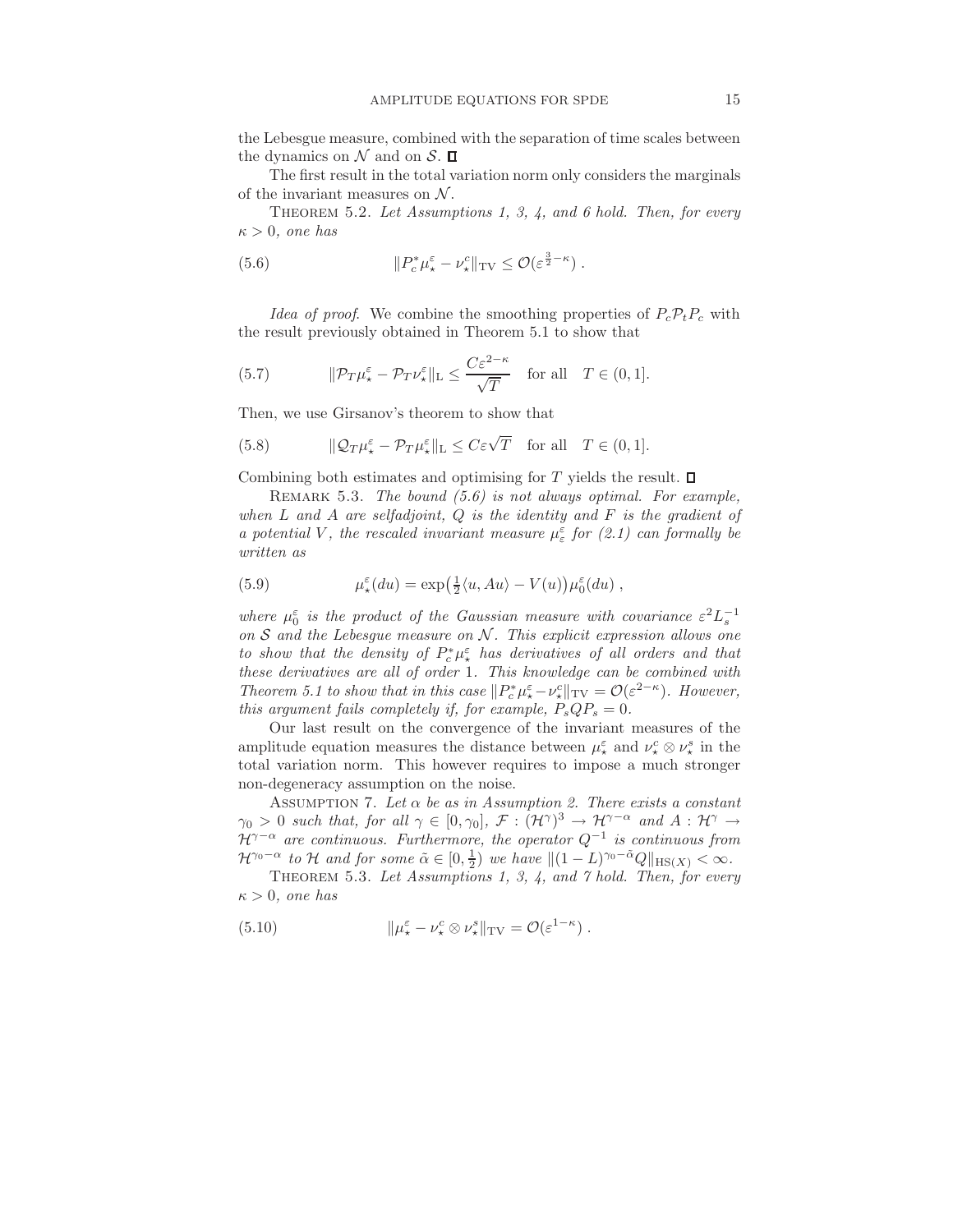*Idea of proof.* We denote by  $\hat{\mathcal{P}}_t$  the transition probabilities associated to the linear system

(5.11) 
$$
du = \varepsilon^{-2} Lu \, dt + Q \, dW(t) \, .
$$

It is then possible to show as above by Girsanov theorem that

(5.12) 
$$
\|\hat{\mathcal{P}}_T\mu_{\star}^{\varepsilon}-\mu_{\star}^{\varepsilon}\|_{\text{TV}}=\|\hat{\mathcal{P}}_T\mu_{\star}^{\varepsilon}-\mathcal{Q}_T\mu_{\star}^{\varepsilon}\|_{\text{TV}}\leq C\varepsilon^{-\kappa}\sqrt{T}+C\varepsilon.
$$

Furthermore, the fast relaxation of the  $\mathcal{S}$ -component of the solutions to  $(5.11)$  toward its equilibrium measure, combined with the fact that the Nmarginals of  $\mu_{\star}^{\varepsilon}$  and of  $\nu_{\star}^{\varepsilon}$  are close by Theorem 5.2, allows to show that  $\|\hat{\mathcal{P}}_T\mu^{\varepsilon}_\star - \nu^c_\star \otimes \nu^s_\star\|_{\text{TV}} \leq C \varepsilon$ , provided that  $T \gg \varepsilon^2$ . The result then follows by choosing T of the order  $\varepsilon^{2-\delta}$  for some small value of  $\delta$ .

**6. What is so special about cubic nonlinearities?** Cubic nonlinearities are not special, we can extend the method to a lot of different types of nonlinearities. Suppose we have a multi-linear nonlinearity, which is homogeneous of degree  $n$ . Then the noise strength in the SPDE  $(2.1)$ should be changed to  $\varepsilon^{(n+1)/(n-1)}$  instead of  $\varepsilon^2$ . Now with the ansatz

$$
u(t) = \varepsilon^{2/(n-1)} a(\varepsilon^2 t) + \mathcal{O}(\varepsilon^{(n+1)/(n-1)})
$$

and a similar formal calculation as in section 2, we derive the amplitude equation

$$
\partial_T a = P_c A a + P_c \mathcal{F}(a) + \partial_T \beta ,
$$

which now contains also a nonlinearity that is homogeneous of degree  $n$ .

We can verify this result rigorously. After minor changes the local theorems immediately carry over to these kinds of equations. For example for stable odd nonlinearities at least the order 1 approximation (local and global) is completely analogous.

The local approximation results also carry over to even nonlinearities, but one problem for global results is that we do not have nonlinear stability of the equations. In some cases, we can however get global results for even nonlinearities, if we already have good a-priori bounds for the solutions.

But the main problem with quadratic nonlinearities  $B(u) = B(u, u)$  is that in many examples  $P_cB(a) \equiv 0$  for  $a \in \mathcal{N}$ . In this case, the previously mentioned result will give us only the linearisation, meaning that we still look at solutions that are too small to capture the nonlinear features of the equation.

To illustrate this problem, we will briefly discuss Burgers equation, which is given by  $\partial_t u = \partial_x^2 u + \mu u - u \partial_x u + \sigma_{\varepsilon} \xi$ .

For periodic boundary conditions and  $\mu = \mathcal{O}(\varepsilon^2)$  we get  $\mathcal{N} = \text{span}\{1\}$ but now already  $B(1) = 0$ . If we consider Dirichlet boundary conditions on  $[0, \pi]$ , for example, then the linear instability arises for  $\mu = 1 + \mathcal{O}(\varepsilon^2)$ .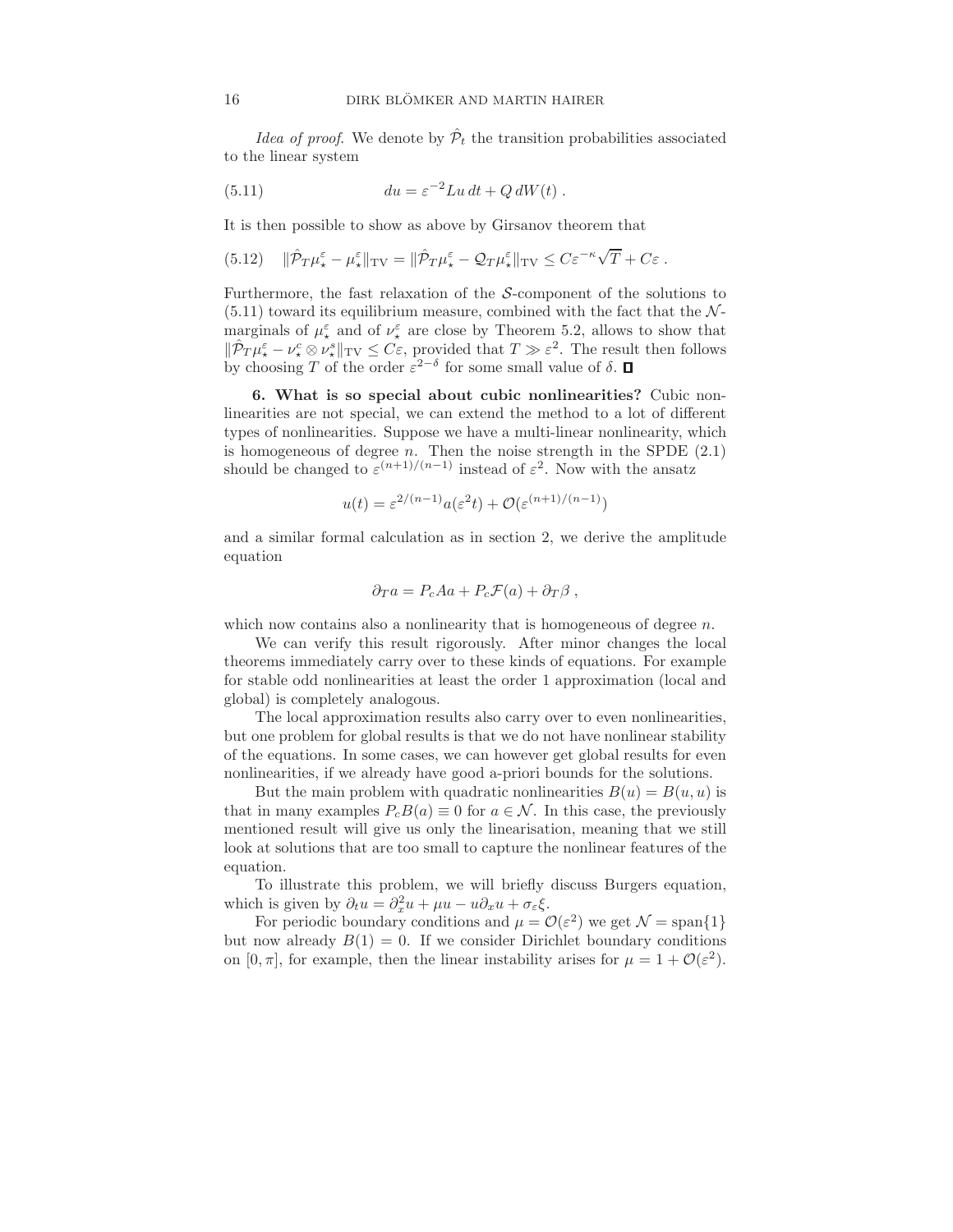Furthermore,  $\mathcal{N} = \text{span}\{\sin\}$  and  $B_c(\sin) = 0$ , where we used the shorthand notation  $B_c = P_c B$  and  $B_s = P_s B$ .

There are numerous examples in the physics literature of equations with quadratic nonlinearities and the same property, as described above. One example is the growth of rough amorphous surfaces. See for example [6] and the references therein. Another example is the celebrated Kuramoto-Sivashinsky equation, but the probably most important example is the Rayleigh-Bénard problem (see e.g.  $[23]$  or  $[15]$ ) which is the paradigm of pattern formation in convection problems.

If we want to take into account nonlinear effects, we then have to look at the coupling of the slow dominant modes to the fast modes. This was done in [8] for the local result. Let us now briefly comment on these results.

Consider an equation of the type

$$
\partial_t u = Lu + \varepsilon^2 Au + B(u, u) + \varepsilon^2 \xi
$$

with  $B_c(a, a) = 0$  for  $a \in \mathcal{N}$ , where B is symmetric and bilinear. We make the ansatz

$$
u(t) = \varepsilon a(\varepsilon^2 t) + \varepsilon^2 \psi(t),
$$

with  $a \in N(L)$  and  $\psi \in P_s X$ . This yields in lowest order in  $\varepsilon$  the following system of formal approximations. First of order  $\mathcal{O}(\varepsilon^2)$  on the fast timescale t in  $P_sX$ .

(6.1) 
$$
\partial_t \psi(t) = L_s \psi(t) + B_s(a(\varepsilon^2 t), a(\varepsilon^2 t)) + P_s \xi(t).
$$

Secondly of order  $\varepsilon^3$  in  $N(L)$  on the slow time-scale  $T = \varepsilon^2 t$ 

(6.2) 
$$
\partial_T a(T) = A_c a(T) + 2B_c(a(T), \psi(\varepsilon^{-2}T)) + P_c \hat{\xi}(T),
$$

where  $\hat{\xi}(T) = \varepsilon^{-1} \xi(\varepsilon^{-2}T)$  is a rescaled version of the noise.

These equations are on one hand a dominating equation (6.2) on a slow time-scale coupled to an equation  $(6.1)$  on the fast time-scale. Equations with a similar structure are treated in [3] for stochastic ODEs, or in [16, 17] where tracers in a fast moving velocity field are considered. The aim is now to get an effective equation for the slow component completely independent of the fast modes.

First rescale (6.1) to the slow time-scale T by  $\psi(t) = \Phi(\varepsilon^2 t)$ . Hence,

$$
\varepsilon^2 \partial_T \Phi(T) = L_s \Phi(T) + B_s(a(T), a(T)) + \varepsilon P_s \hat{\xi}(T)
$$

As  $L_s$  is invertible on  $P_s X$ , we get in lowest order of  $\varepsilon$  that  $\Phi(T) =$  $-L_{s}^{-1}B_{s}(a(T), a(T))$ . This together with (6.2) establishes a single approximation equation.

$$
(6.3) \ \partial_T a(T) = A_c a(T) - 2B_c \Big( a(T), L_s^{-1} B_s \Big( a(T), a(T) \Big) \Big) + P_c \hat{\xi}(T),
$$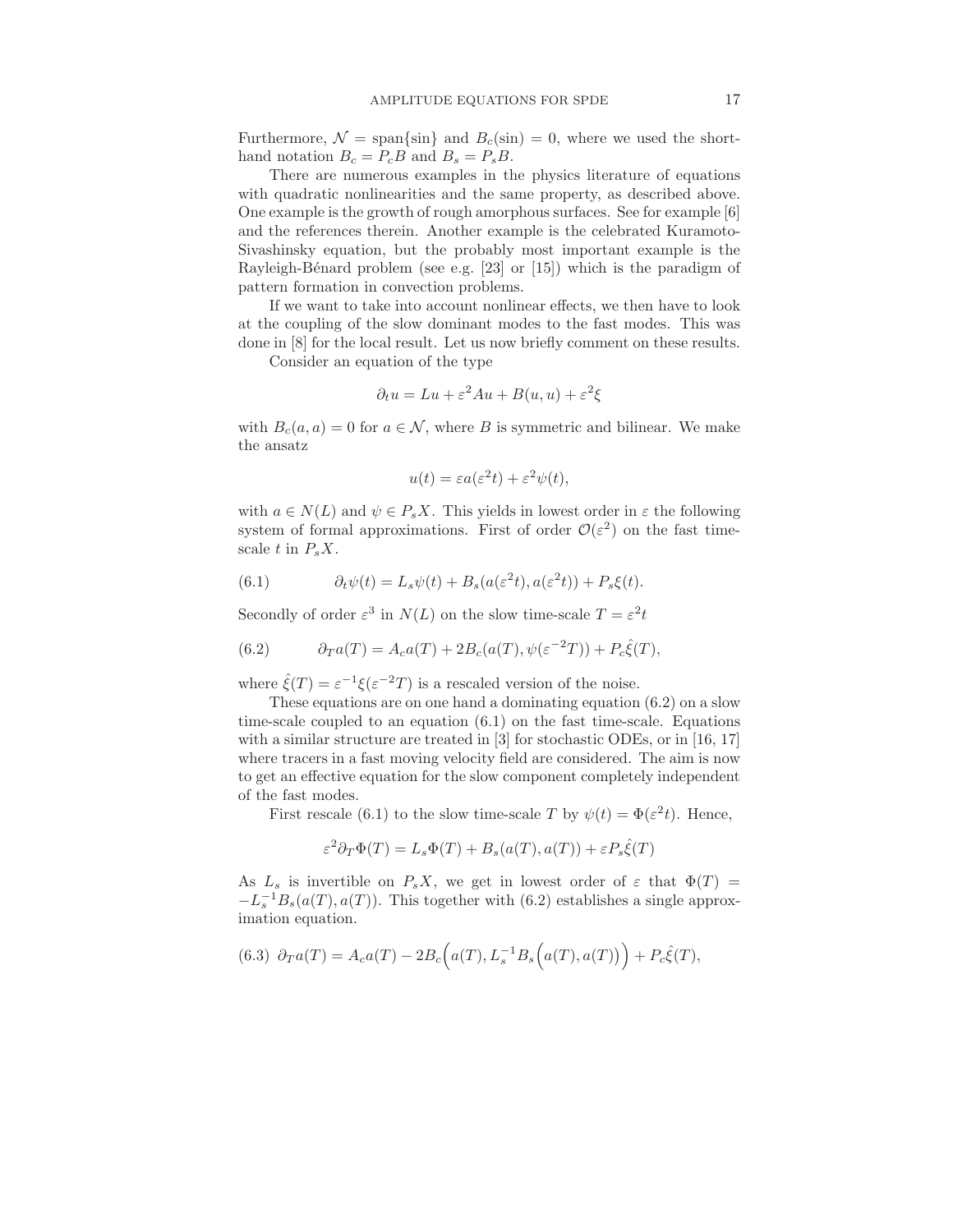Surprisingly, this equation involves a cubic nonlinearity, although the nonlinearity in the original equation was quadratic.

The main results of [8] show that these formal calculations can be made rigorous in the sense of Theorems 3.1 and 3.3.

## REFERENCES

- [1] L. ARNOLD, *Random dynamical systems*, Springer Monographs in Mathematics. Springer, Berlin, 1998.
- [2] B. Aulbach, *Continuous and discrete dynamics near manifolds of equilibria*, Lecture Notes in Math., 1058, Springer, Berlin, 1984.
- [3] N. Berglund and B. Gentz, *Geometric singular perturbation theory for stochastic differential equations*, J. Differential Equations **191**(1):1–54, (2003).
- [4] D. BLÖMKER, *Amplitude equations for locally cubic non-autonomous nonlinearities*, SIAM J. Appl. Dyn. Sys., **2**(2):464–486, (2003).
- [5] D. BLÖMKER, S. MAIER-PAAPE, AND G. SCHNEIDER, *The stochastic Landau equation as an amplitude equation*, Discrete and Continuous Dynamical Systems, Series B, **1**(4):527–541, (2001).
- [6] D. BLÖMKER, C.GUGG, M. RAIBLE, *Thin-film-growth models: roughness and correlation functions.* European J. Appl. Math. **13**(4):385–402, (2002).
- [7] D. BLÖMKER AND M. HAIRER, *Multiscale expansion of invariant measures for SPDEs*, Submitted for publication, 2003.
- [8] D. BLÖMKER, *Approximation of the stochastic Rayleigh-Bénard problem near the onset of instability and related problems*, Submitted for publication, 2003.
- [9] D. BLÖMKER, M. HAIRER, AND G. PAVLIOTIS, *Stochastic amplitude equations in large domains*, In Preparation, 2004.
- [10] Z. Brze´zniak, S. Peszat, *Space-time continuous solutions to SPDE's driven by a homogeneous Wiener process*, Studia Math. **137**(3):261–299, (1999).
- [11] Z. BRZEŹNIAK, S. PESZAT, *Strong local and global solutions for stochastic Navier-Stokes equations.* Infinite dimensional stochastic analysis (Amsterdam, 1999), 85–98, Verh. Afd. Natuurkd. 1. Reeks. K. Ned. Akad. Wet., 52, R. Neth. Acad. Arts Sci., Amsterdam, (2000).
- [12] P. Collet and J.-P. Eckmann, Instabilities and fronts in extended systems, Princeton Univ. Press, Princeton, NJ, 1990.
- [13] P. Collet and J.-P. Eckmann, *The time dependent amplitude equation for the Swift-Hohenberg problem*, Comm. Math. Phys. **132**(1):139–153, (1990).
- [14] H. CRAUEL, A. DEBUSSCHE, AND F. FLANDOLI, *Random attractors*, J. Dynam. Differential Equations, **9**(2):307–341, (1997).
- [15] M. C. Cross and P. C. Hohenberg, *Pattern formation outside of equilibrium*, Rev. Mod. Phys. **65**:851-1112, (1993).
- [16] G. Pavliotis, A. Stuart. *White noise limits for inertial particles in a random field.* Preprint, (2003).
- [17] G. PAVLIOTIS AND A. STUART. *Itô versus Stratonovich white noise limits*. Preprint, (2003).
- [18] G. Da Prato and J. Zabczyk, *Stochastic Equations in Infinite Dimensions*, Cambridge University Press, 1992.
- [19] G. Da Prato and J. Zabczyk, *Ergodicity for infinite-dimensional systems*, London Mathematical Society Lecture Note Series, **229**, Cambridge University Press, (1996).
- [20] J. Duan, V.J. Ervin, *On nonlinear amplitude evolution under stochastic forcing*, Appl. Math. Comput. **109**(1):59–65, (2000).
- [21] J. Duan, K. Lu, and B. Schmalfuß, *Invariant manifolds for stochastic partial differential equations*, The Annals of Probability, to appear.
- [22] W. E and D. Liu, *Gibbsian dynamics and invariant measures for stochastic dissi-*